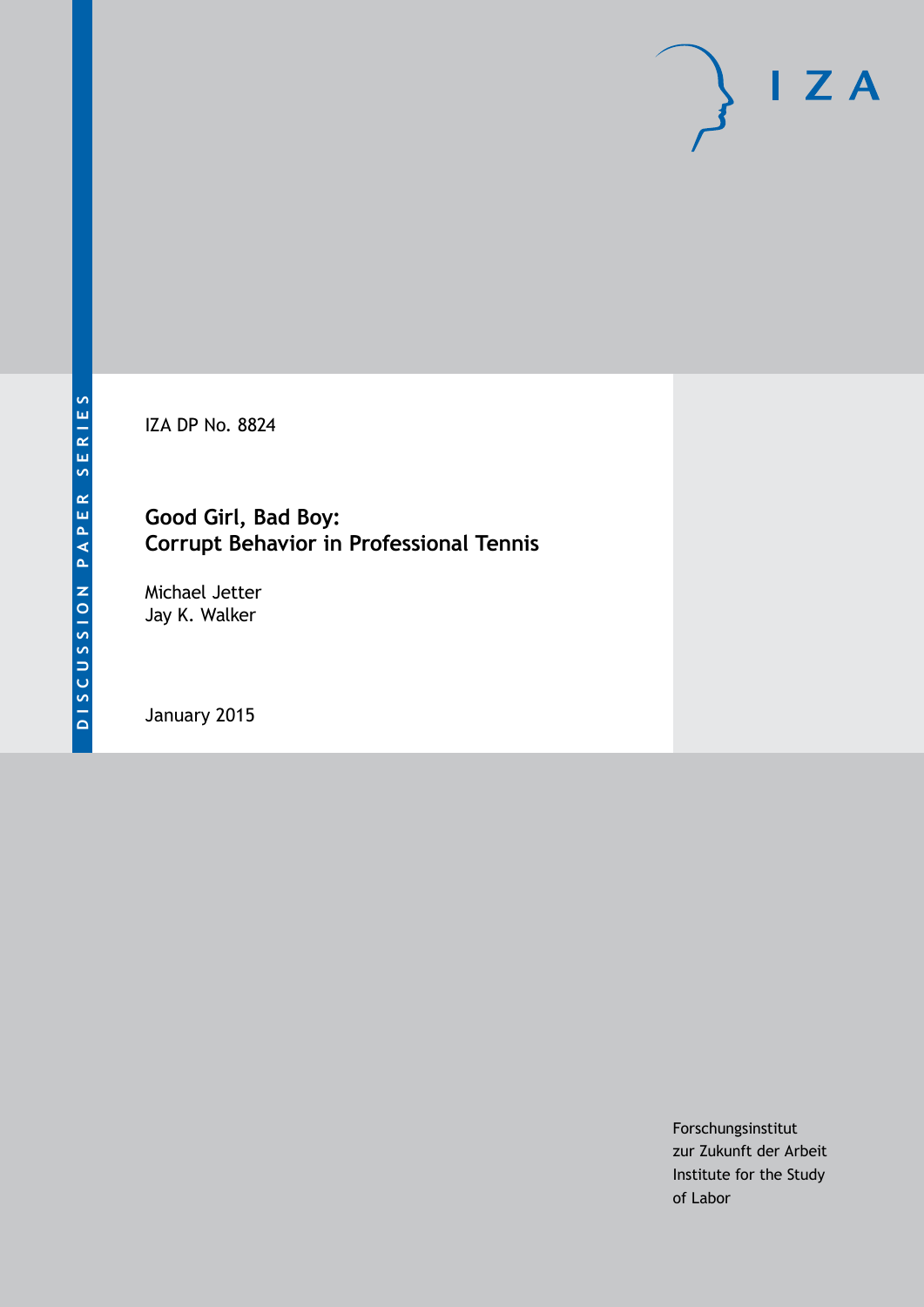## **Good Girl, Bad Boy: Corrupt Behavior in Professional Tennis**

## **Michael Jetter**

*Universidad EAFIT and IZA*

### **Jay K. Walker**

*Niagara University*

Discussion Paper No. 8824 January 2015

IZA

P.O. Box 7240 53072 Bonn Germany

Phone: +49-228-3894-0 Fax: +49-228-3894-180 E-mail: [iza@iza.org](mailto:iza@iza.org)

Any opinions expressed here are those of the author(s) and not those of IZA. Research published in this series may include views on policy, but the institute itself takes no institutional policy positions. The IZA research network is committed to the IZA Guiding Principles of Research Integrity.

The Institute for the Study of Labor (IZA) in Bonn is a local and virtual international research center and a place of communication between science, politics and business. IZA is an independent nonprofit organization supported by Deutsche Post Foundation. The center is associated with the University of Bonn and offers a stimulating research environment through its international network, workshops and conferences, data service, project support, research visits and doctoral program. IZA engages in (i) original and internationally competitive research in all fields of labor economics, (ii) development of policy concepts, and (iii) dissemination of research results and concepts to the interested public.

<span id="page-1-0"></span>IZA Discussion Papers often represent preliminary work and are circulated to encourage discussion. Citation of such a paper should account for its provisional character. A revised version may be available directly from the author.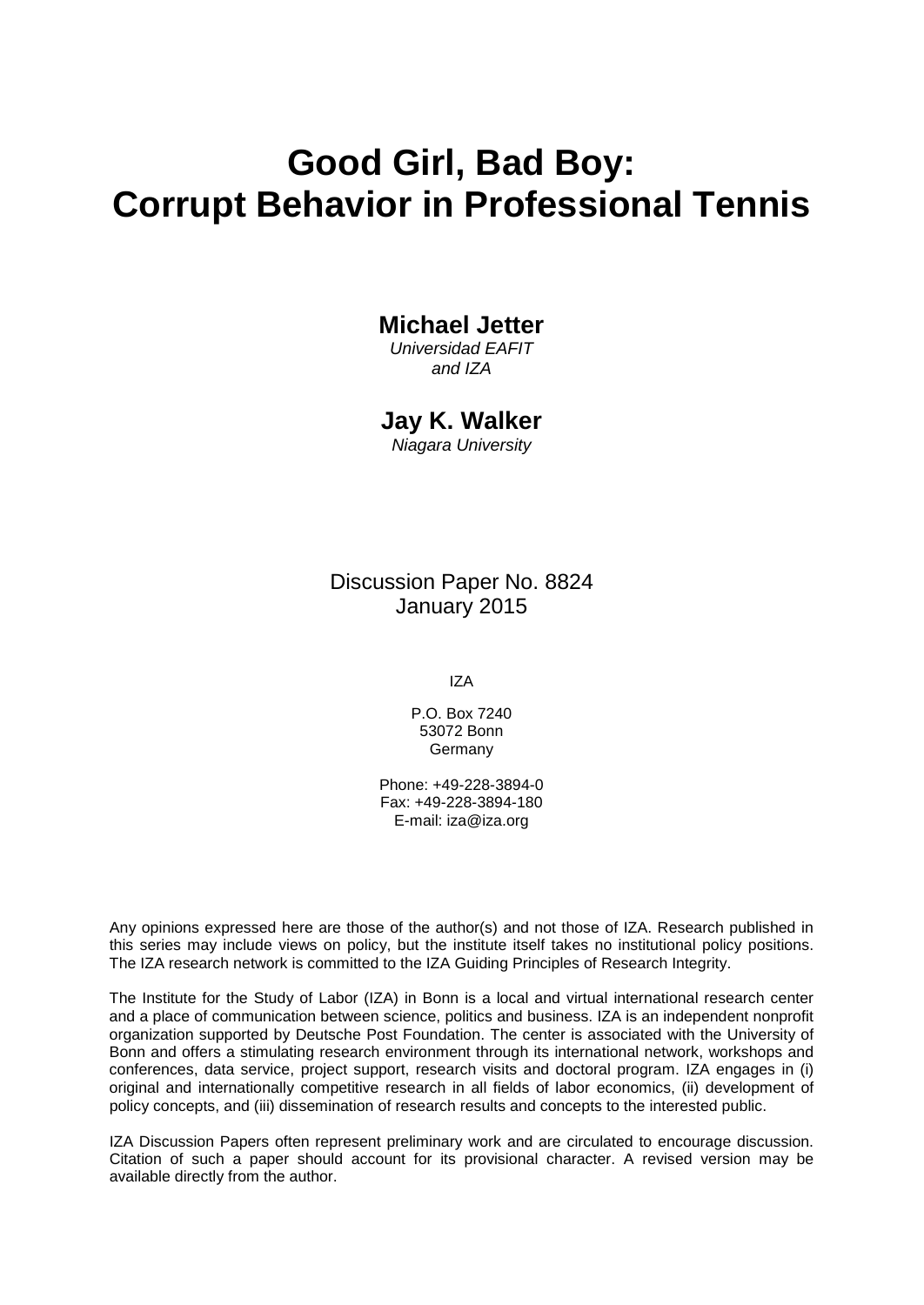IZA Discussion Paper No. 8824 January 2015

## **ABSTRACT**

## **Good Girl, Bad Boy: Corrupt Behavior in Professional Tennis[\\*](#page-1-0)**

This paper identifies matches on the male and female professional tennis tours in which one player faces a high payoff from being "on the bubble" of direct entry into one of the lucrative Grand Slam tournaments, while their opposition does not. Analyzing over 378,000 matches provides strong evidence for corrupt behavior on the men's tour, as bubble players are substantially more likely to beat better ranked opponents when a win is desperately needed. However, we find no such evidence on the women's tour. These results prevail throughout a series of extensions and robustness checks, highlighting gender differences regarding corrupt and unethical behavior, but also concerning collusion. We especially find evidence for collusion once monetary incentives are further increased. Finally, the market for sports betting does not seem to be aware of this phenomenon, suggesting a market imperfection and further confirming our suspicion of irregular activities in men's tennis.

JEL Classification: D73, J16, L83, Z13

Keywords: cheating, corruption, gender differences, Oaxaca decomposition, sport, tennis

Corresponding author:

Michael Jetter Department of Economics Universidad EAFIT Carrera 49 7 Sur-50, Avenida Las Vegas Medellín Colombia E-mail: [mjetter7@gmail.com](mailto:mjetter7@gmail.com)

\* We are grateful to Hadi Asiaiefard for excellent research assistance in computing the data downloads from the ATP and WTA websites. We also thank Felix Feldhaus (Head of Latin America at Tipico Co Ltd.) for providing us with data on betting odds from bet365. All remaining errors are our own.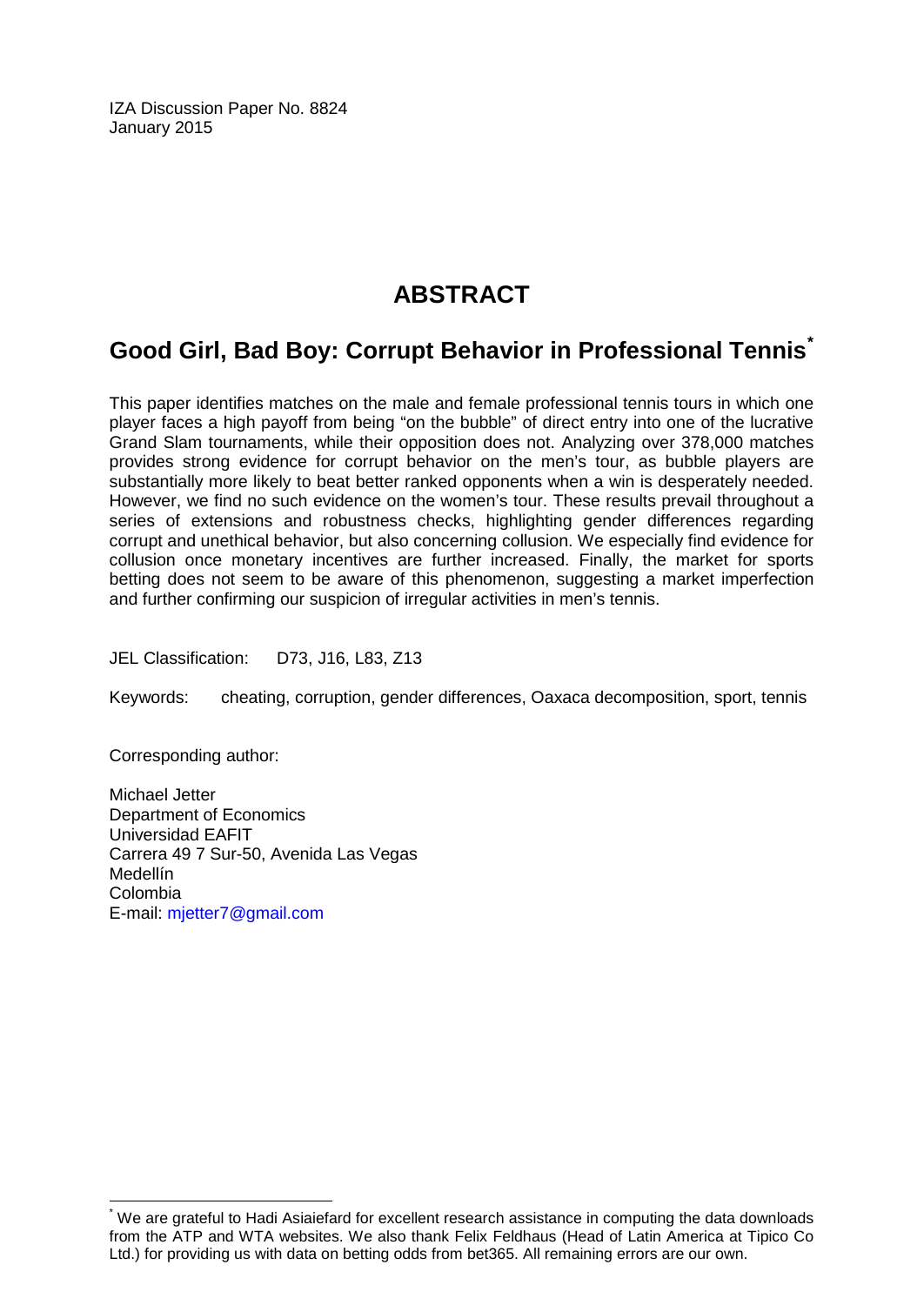#### 1 Introduction

Unethical behavior is difficult to detect. Although experiments and surveys can help us analyze cheating or corrupt behavior, their results remain subject to criticism.<sup>[1](#page-3-0)</sup> Actual labor market outcomes, on the other hand, reveal one's preferences and actions quite clearly. Unfortunately, outcomes in conventional workplaces usually do not allow for identifying corrupt activities, especially if workers know that they are monitored. Ideally a researcher would like to be able to study corrupt behavior in real life without informing workers of the possibility to identify unethical actions.

The following pages analyze corrupt behavior in professional tennis, a sport where men and women compete for comparable payoffs in separated labor markets. Our empirical strategy exploits the unique structure of professional tennis, creating one particular scenario where match fixing between opponents can be beneficial. Specifically, we take advantage of the fact that entering one of the four lucrative Grand Slam tournaments requires a certain ranking. At the entry deadline only the highest ranked 104 players directly qualify for a spot in the main draw, where a player is guaranteed approximately US\$30,000 in prize money. As players ranked around #100 and lower are earning at best around US\$300,000 per year (before subtracting costs), participation in the four Grand Slam tournaments alone can guarantee a player about 35 to 50 percent of their annual income.[2](#page-3-1) Thus, some encounters in tournaments before Grand Slam deadlines are marked by one player desperately needing a win to collect the necessary ranking points, whereas the opponent merely competes for the prize money offered at the current tournament.

Our study draws from a rich sample of over 378,000 total tennis matches on the men's Association of Tennis Professionals (ATP) and the Women's Tennis Association (WTA) Tours, containing all career matches of players ranked in their official listings as of September 21, 2014.

<span id="page-3-0"></span><sup>&</sup>lt;sup>1</sup>For instance, an experimental setup in a laboratory may not necessarily produce representative behavior from individuals. Important studies analyzing corrupt behavior in an experimental setting include [Fisman and Miguel](#page-31-0) [\(2007\)](#page-31-0) and [Barr and Serra](#page-31-1) [\(2010\)](#page-31-1), who find that cultural origin can predict corrupt behavior. [Mocan](#page-31-2) [\(2008\)](#page-31-2) and [Niehaus and Sukhtankar](#page-31-3) [\(2013\)](#page-31-3) provide interesting analyses using micro-level survey data, although [Olken](#page-32-0) [\(2009\)](#page-32-0) finds corruption perception is not necessarily representative of reality. For summaries of the literature on corruption determinants, one may consider [Treisman](#page-32-1) [\(2000\)](#page-32-1) or, more recently, [Serra](#page-32-2) [\(2006\)](#page-32-2).

<span id="page-3-1"></span><sup>&</sup>lt;sup>2</sup>It is important to note that this prize income is stated before taxes and expenses for traveling, coaches, stringing rackets, etc. The annual costs of a full tennis professional can easily exceed US\$100,000. Most players compete in about 20 to 35 events per year. See websites of the respective professional tours.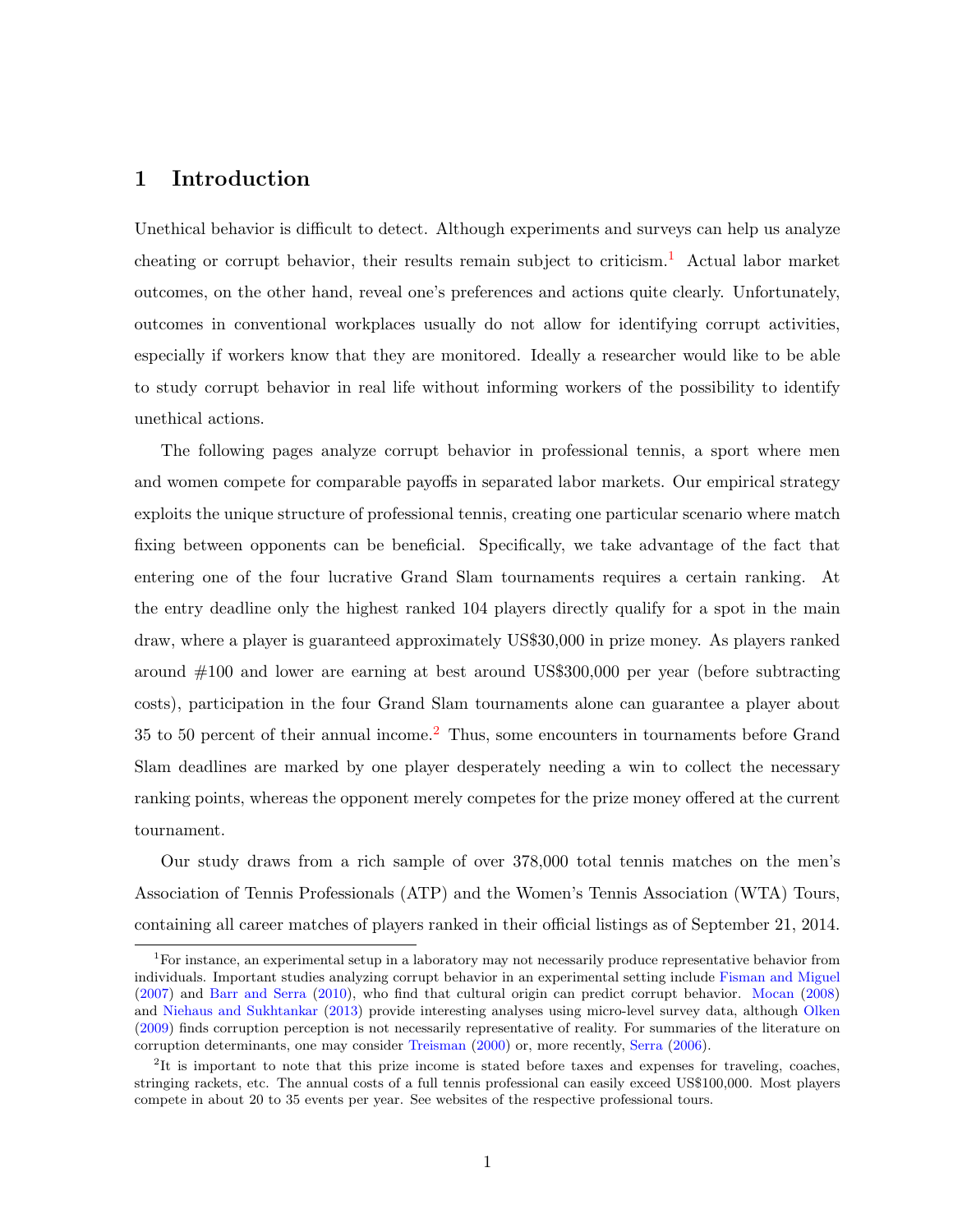Our analysis reveals male players on the bubble are substantially more likely to beat a higher ranked opponent than in other, regular matches (41 percent versus 34 percent). We do not find this anomaly for the female tour. Further evidence comes from the fact that these results become even more pronounced following the 2012 season, when the guaranteed prize money for participants of Grand Slam tournaments increased markedly.

Our findings contribute to two distinct areas of research within economics. First, sport is not exempt from corrupt and unethical behavior. Following seminal papers by [Duggan and Levitt](#page-31-4) [\(2002\)](#page-31-4) and [Wolfers](#page-32-3) [\(2006\)](#page-32-3), who study unethical behavior in sumo wrestling and basketball, this paper is, to our knowledge, the first to systematically analyze professional tennis. Second, we add to the existing literature surrounding gender differences in ethical behavior. Isolating gender differences in a conventional workplace environment becomes difficult, as men and women usually compete for the same jobs and work side-by-side. Furthermore, individual outcomes are difficult to observe in many occupational areas, both for lack of clear performance measures and separating individual contributions from team efforts. However, the sport of tennis produces a unique work environment, where these problems are minimized. Most importantly, tennis is a single sport where individual results are easily observed and skewing a desired result becomes easier than in a team environment. In addition, tennis is one of the few sports where men and women earn comparable amounts of compensation, yet compete in separated events.<sup>[3](#page-4-0)</sup>

Although there exists some evidence that women tend to value ethical behavior more so than men, most of these findings are drawn from surveys (e.g., [Grove et al.,](#page-31-5) [2011\)](#page-31-5) or aggregate country level data [\(Swamy et al.,](#page-32-4) [2001;](#page-32-4) [Dollar et al.,](#page-31-6) [2001\)](#page-31-6).<sup>[4](#page-4-1)</sup> However, it is difficult to interpret the results from these analyses as causal, since surveys only exhibit stated preferences, not revealed preferences evaluating actions. Similarly, studies using aggregated data can be subject to endogeneity, as potentially omitted variables and reverse causality can disguise causal inferences. Our study, on the other hand, analyzes revealed preferences (matches on the professional tours) and profits from a random assignment of bubble matches, as matches are assigned by random drawing at the beginning of a tournament.

<span id="page-4-0"></span><sup>3</sup>Golf may be the only other exception and recently the economics literature has started to exploit these unique work environments for systematic studies. For instance, [Brown et al.](#page-31-7) [\(2011\)](#page-31-7) analyzes superstar effects when Tiger Woods participates in a tournament.

<span id="page-4-1"></span><sup>4</sup>[Niederle,](#page-31-8) [2014](#page-31-8) provides an up-to-date summary of the existing research on gender differences.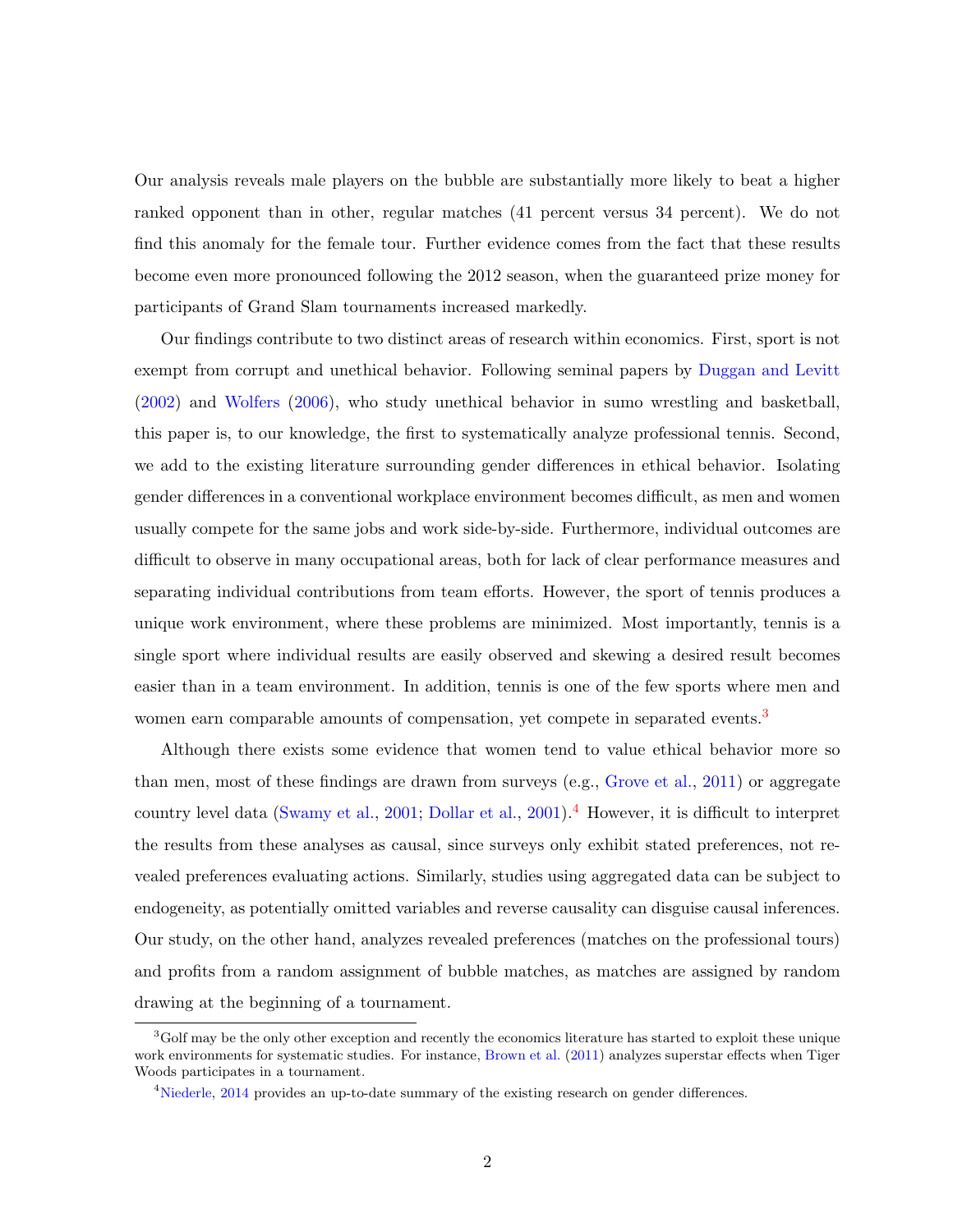The paper proceeds by providing a brief background of professional tennis, focusing on the above described scenarios of bubble matches. Section [3](#page-8-0) introduces our sample data and sketches our empirical strategy. Sections  $4$  and  $5$  present our main findings. Section [6](#page-23-0) considers alternative explanations and Section [7](#page-26-0) analyzes whether betting markets are aware of an anomaly in bubble matches. Finally, we conclude with a short discussion in Section [8.](#page-29-0)

#### 2 Background

The majority of tournaments on the men's professional tennis tour are organized by the ATP (founded in 1972), whereas the best female professionals compete in events organized by the WTA (founded in 1973). Both tours are characterized by tournaments of differing categories of total prize money and earned ranking points. The most prestigious tournaments are the four Grand Slams: the Australian Open, the French Open, Wimbledon, and the US Open. The overall prize money at these four major tournaments is substantial: in 2013, players were paid a total of A\$30,000,000 (Australian Open),  $\epsilon$ 22,042,200 (French Open), £22,560,000 (Wimbledon), and US\$34,252,000. (Prize money for men and women is equal at these tournaments.) Although these events are technically organized by the International Tennis Federation (ITF, founded in 1913), all ranking points obtained count for the ATP or the WTA tour.

#### 2.1 Structure of Tournaments, Prize Money, and Rankings

Below the Grand Slams, both respective professional tours organize numerous smaller tournaments. For the males these are, in descending order of importance, the ATP tournament categories 1000 (9 tournaments in 2013), 500 (11 tournaments), and 250 (40 tournaments). Below these main ATP tournaments players earn points and prize money at so-called Challengers and Futures tournaments. The lowest group of tournaments (Futures) is officially organized by the ITF and every novice tennis player will begin here to earn their first ranking points in order to move up the rankings. In terms of financial incentives, these events are usually endowed with a total prize money of US\$10,000 or US\$15,000. Similarly for the women, WTA tournaments of varying importance are organized throughout the year, as well as the smallest events organized by the ITF.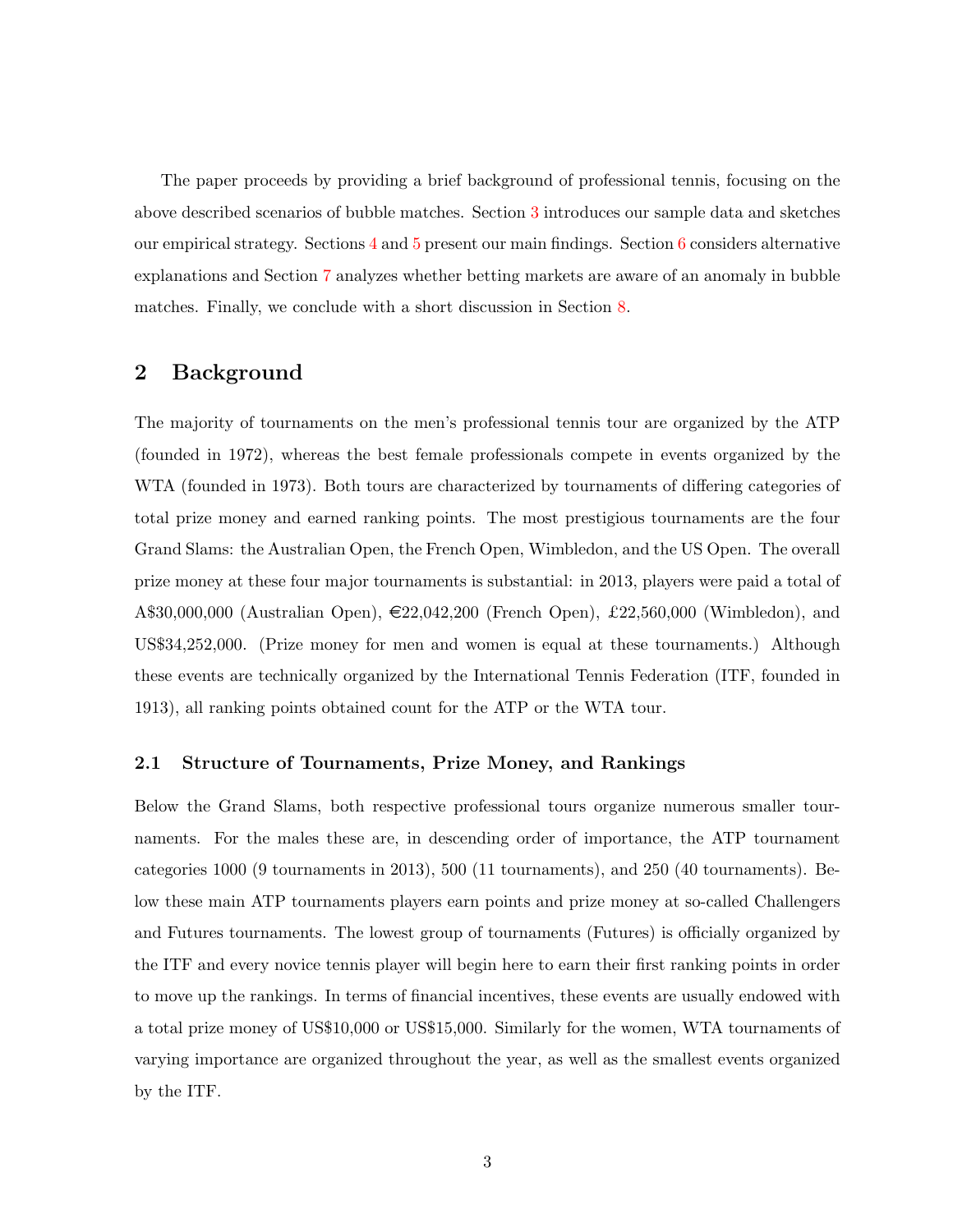Since prize money and ranking points are increasing with the importance of the tournament, players are naturally seeking to compete in the highest-order events. The four Grand Slam tournaments clearly mark the highest category, where even first round losers earn a paycheck between US\$22,[5](#page-6-0)38 (Australian Open) and US\$36,635 (Wimbledon) as of 2013.<sup>5</sup> If a player manages to win the first round and loses in the subsequent match, s/he earns between US\$37,200 (Australian Open) and US\$59,200 (Wimbledon). Simply reaching the main draws of all four Grand Slams in 2013 guaranteed a player about US\$120,000. As a comparison, the athlete who finished the 2013 season as the 101st best player, Jesse Huta Galung (Netherlands), earned US\$107,888 throughout the year. Thus, pure participation in all four Grand Slam tournaments would account for more than his entire annual income.<sup>[6](#page-6-1)</sup> Similarly, the  $\#101$  on the WTA Tour, Nadiia Kichenok (Ukraine) earned US\$75,913 in prize money throughout 2013.

As a comparison, losing in the first round of the next highest ranked tournament event – the BNP Paribas Open – produces a paycheck of US\$11,000, not even one third of the minimum prize money given out at Wimbledon. (Once again, this prize money applies equally to men and women.) Similarly, even *winning* a Challenger tournament on the ATP tour guarantees a payoff of only about US\$5,000 to US\$15,000 – not even half the amount earned from losing in the first round at Wimbledon. The distribution of prize money in Grand Slams, compared to other tour events, has frequently been discussed in the popular press (e.g., see [Oddo,](#page-32-5) [2013\)](#page-32-5).

In summary, entering the main draw of a Grand Slam tournament is associated with a sizable payday for male and female tennis professionals – a fact that has recently been pointed out in the popular press [\(Bialik,](#page-31-9) [2014\)](#page-31-9). However, only 128 players enter the main draw. More precisely, only the best 104 players enter directly with the entry deadline determined six weeks before the main draw of the respective Grand Slam event. Lower ranked players have the chance to compete in a qualifying tournament for 16 additional spots, whereas the remaining 8 spots are given out directly by the tournament organizers as "Wild Cards."[7](#page-6-2) However, competing in the

<span id="page-6-0"></span><sup>5</sup>All conversions to US\$ from hereon are made at exchange rates taken in January 2015 to facilitate comparability.

<span id="page-6-1"></span> $60f$  course, some players also draw income beyond prize money from endorsements, exhibitions, pure prize money tournaments, or league play (especially in Europe). As this information is difficult to gather on a comparable basis, our analysis ignores any incomes beyond prize money on the professional tour. Specifically for players ranked around #100, we are confident additional incomes are comparably low on average. In this context, various press articles highlight the financial struggles of tennis players ranked outside the very top [\(Morales,](#page-31-10) [2013;](#page-31-10) [Beaton,](#page-31-11) [2014\)](#page-31-11).

<span id="page-6-2"></span><sup>7</sup>Wild Cards are usually given to promising young talents who are not ranked highly enough yet or past stars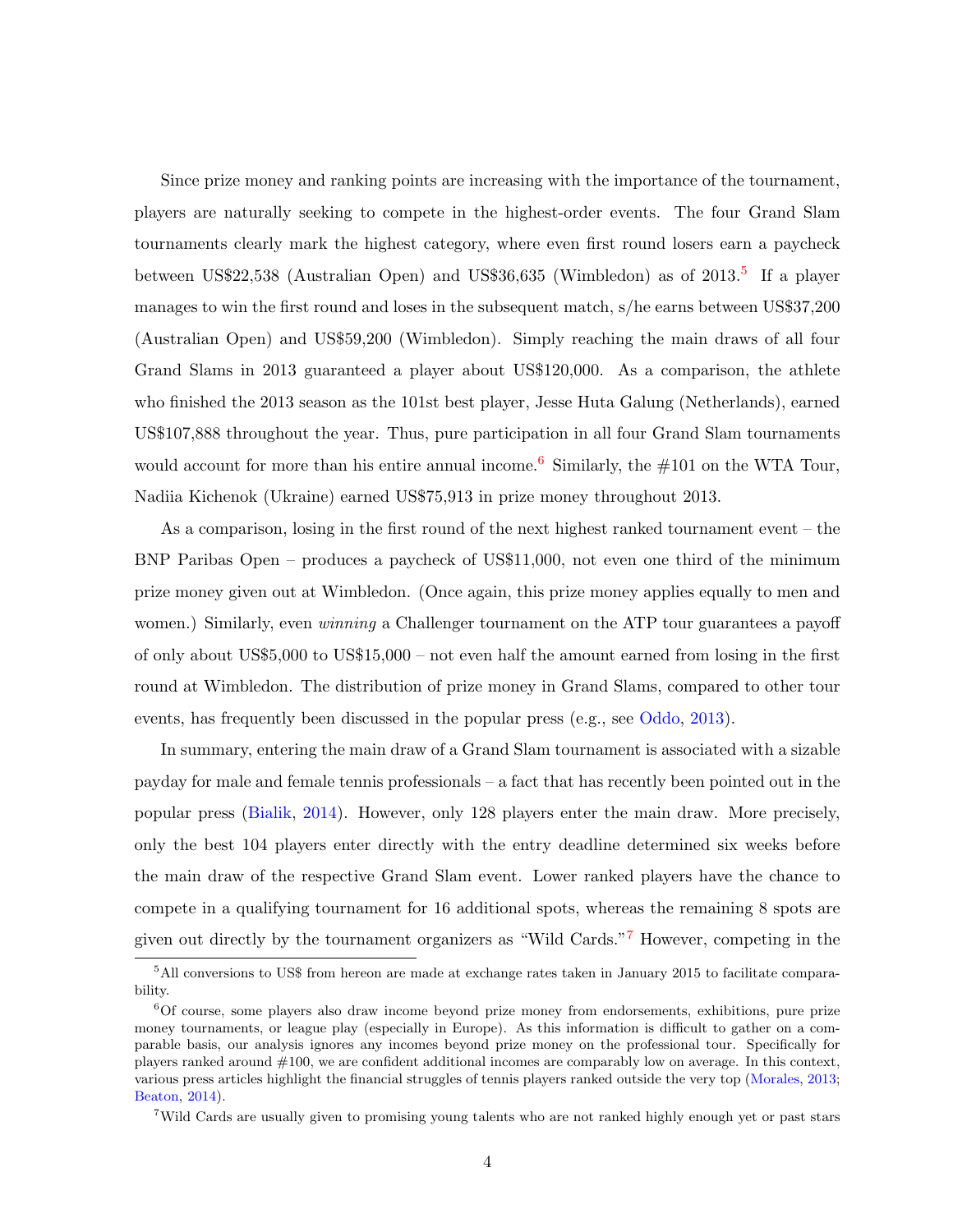qualifying tournament entails winning three consecutive matches against virtually even-ranked players for one of the spots in the main draw. For instance, out of the 16 seeds in the men's qualifying draw of the 2013 Australian Open only six eventually qualified. Thus, even though one may be ranked, say,  $\#105$ , a spot in the lucrative main draw may prove elusive.

#### 2.2 Bubble Matches

Consequently, matches played at tournaments right before the entry deadline are highly important to some players, namely those who are ranked near  $\#104$ . At these matches, a player ranked around #104 will not only compete for the respective prize money at the current tournament, but also for the ranking points required for the lucrative entry into the upcoming Grand Slam. However, any opponent ranked, say, #50 will only compete for the much smaller prize money at stake in that given tournament. This is precisely where collusion may prove fruitful: the player needing additional ranking points to make the cutoff will have an incentive to offer an otherwise higher ranked (and presumably better) player some reward for letting him win. Note that as draws at all tournaments are produced randomly, bubble matches arise randomly and it is difficult to argue that one can willingly select into the situation of a bubble match.

To get an idea of rankings and points, Table [1](#page-9-0) provides an overview of the rankings from  $\#95$  to  $\#114$  for both tours at the end of the 2013 season. Notice that differences between one ranking spot could be as little as one point. Regarding the points awarded at different rounds for both tours, Tables [A1](#page-33-0) and [A2](#page-34-0) provide a detailed overview. For example, a first round win in a Challenger tournament for the males produces between six and ten points, whereas a win in the final of such a tournament would return between 32 and 50 points.

In the following, we label matches where the lower ranked player (the underdog) is ranked between 94 and 114 (ten spots below and above the cutoff) in the two weeks before entry deadlines for the respective Grand Slam tournaments as "bubble matches."[8](#page-7-0) This scenario is akin to the situation described by [Duggan and Levitt](#page-31-4) [\(2002\)](#page-31-4) who exploit the fact that sumo wrestlers forego substantial income from finishing a tournament with a losing record. Consequently, some

for whom the same applies.

<span id="page-7-0"></span><sup>8</sup>We extend this timeframe to three weeks before the entry deadline to the Australian Open because of the scarce schedule at this point in the season. Since the Australian Open begin mid-January, the entry deadline falls right at the end of the previous season. Our results are robust to changing the cutoff to, for example, including twelve or fifteen spots below or above the cutoff.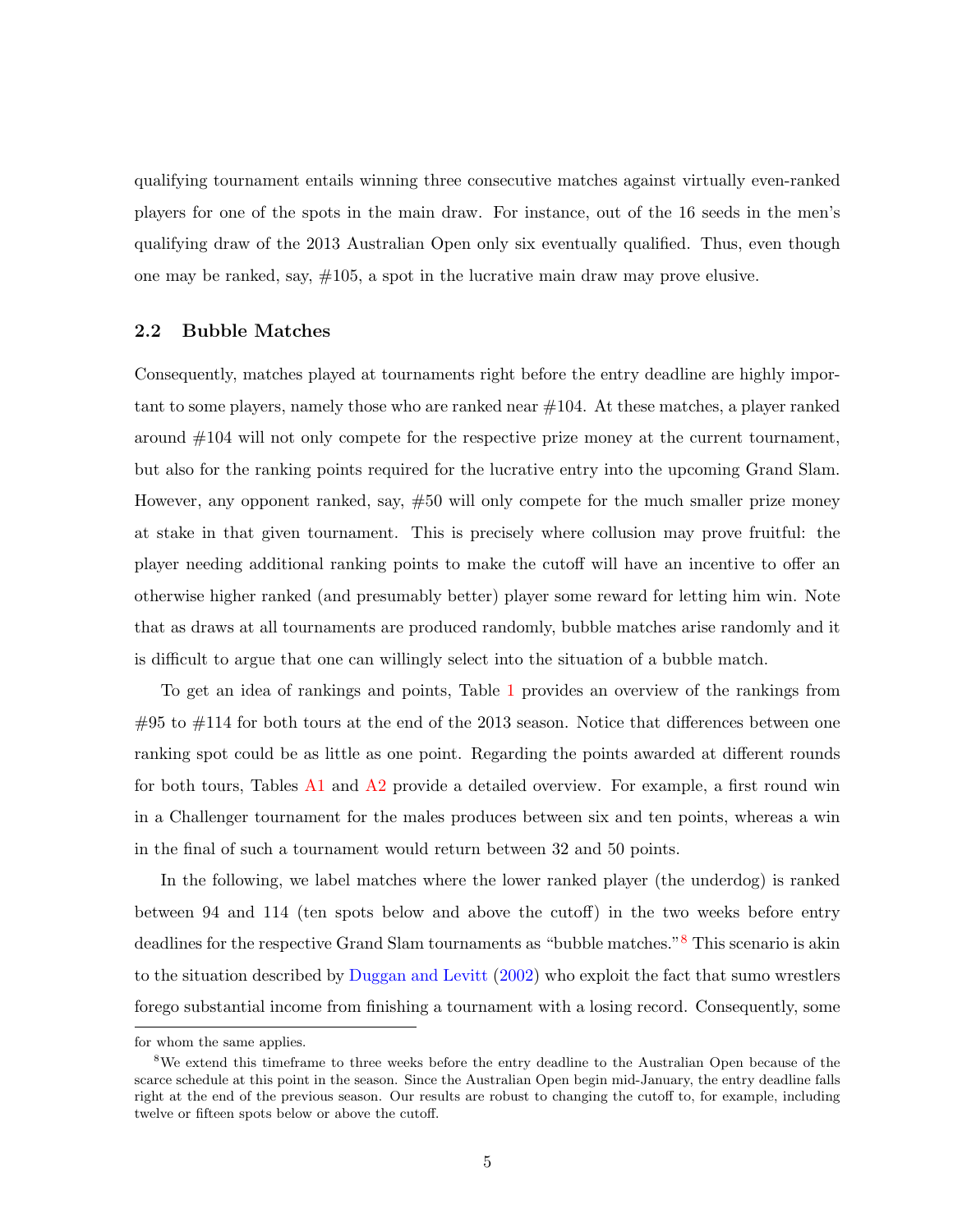wrestlers have larger incentives to win on the last day of a tournament than others.

One main advantage of our study comes from the fact that tennis is one of the few sports producing a notable tour for female professionals. Specifically, women are able to earn very similar amounts, most famously at the Grand Slam tournaments where prize money at all four events has been equivalent for men and women since 2007 (e.g., see [McGregor,](#page-31-12) [2014\)](#page-31-12). Consequently, the opportunity for collusion arises on both tours and we are able to assess  $(i)$ whether generally underdogs are more likely to win in those scenarios and  $(ii)$  whether there exist gender differences in collusive or unethical behavior.

#### <span id="page-8-0"></span>3 Data and Methodology

Our data include information for all career matches of all male and female tennis players who on September 21, 2014, were listed on the respective world rankings (ATP Tour for the men, WTA Tour for the women). On the ATP Tour, this produces 217,153 career matches for 2,025 professionals. On the WTA Tour, our sample consists of 1,261 players and 161,468 matches. Notice that our sample includes all tournaments offering points for world rankings.  $9$  The women's sample is smaller because female tennis players are usually younger (average of 22.1 years versus 23.8 for the males) and enjoy shorter careers than males.

#### 3.1 Summary Statistics

Table [2](#page-10-0) displays summary statistics for all captured matches on both tours. Our dependent variable (Upset) takes on the value of one if the lower ranked player ends up winning the match. Note that we code an upset as the lower ranked player beating a higher ranked opponent, even though we acknowledge that this is not necessarily always considered an upset. In rare scenarios a player could a priori be considered a favorite even though the official rankings might state otherwise. As a famous example, consider grass court events, most notably Wimbledon, that have been notorious for providing unusual playing conditions ("faster" courts compared to other

<span id="page-8-1"></span><sup>9</sup>The earliest match in our male sample took place on November 23, 1987, whereas the first match of the female sample dates to January 30, 1989. The last match in both samples comes from the week before our data collection (September 21, 2014). For males, this includes all ATP level tournaments (recently 1000, 500, and 250), Challengers, Futures, and Davis Cup. For females, tournaments are categorized into WTA events, ITF tournaments, and the Fed Cup. All data are derived from the ATP and the WTA websites ([http://www.](http://www.atpworldtour.com/) [atpworldtour.com/](http://www.atpworldtour.com/) and <http://www.wtatennis.com/>).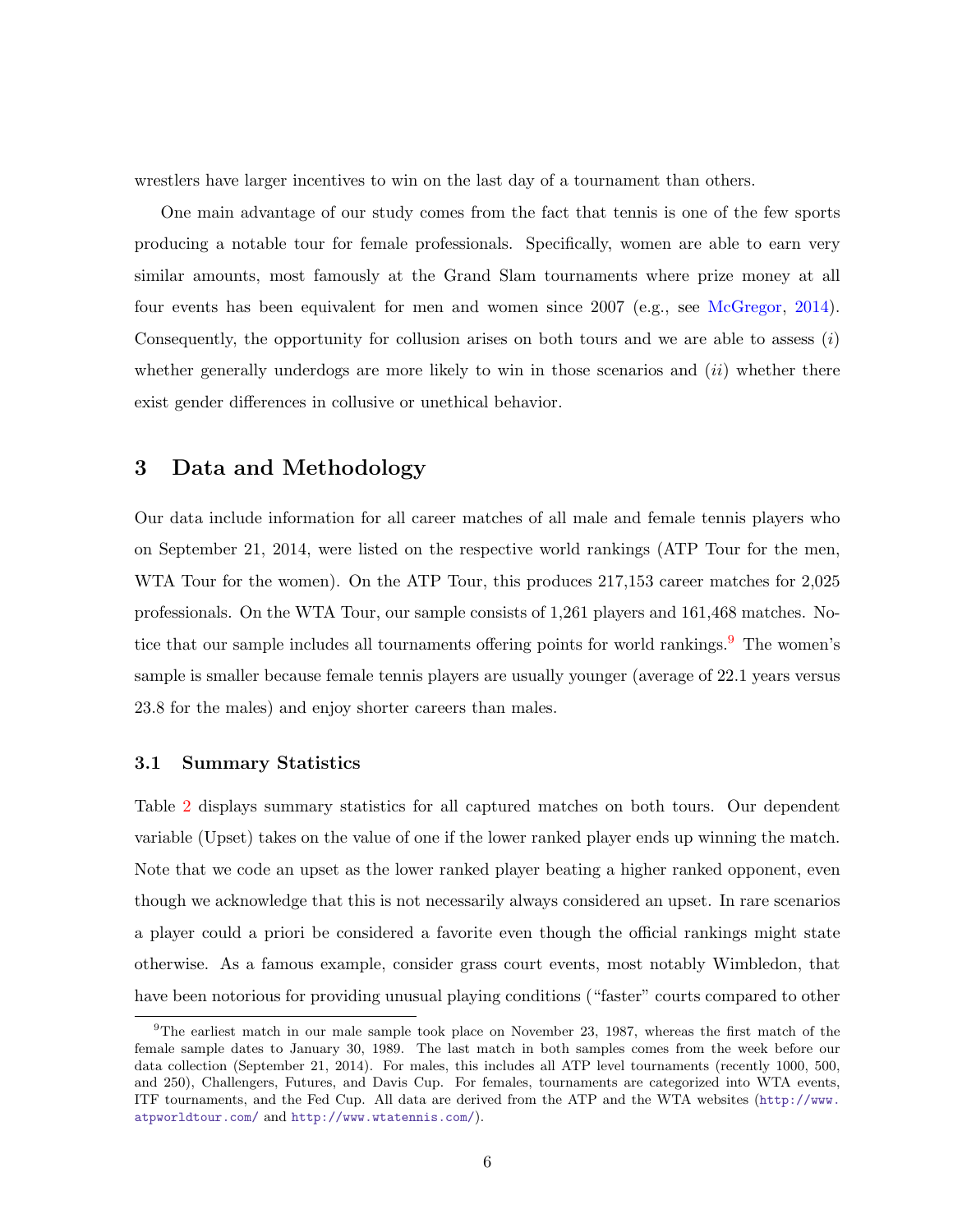| Rank       | Name                   | Points |
|------------|------------------------|--------|
| Men's Tour |                        |        |
| 95         | Bedene, Aljaz          | 573    |
| 96         | Young, Donald          | 569    |
| 97         | Klahn, Bradley         | 568    |
| 98         | Stakhovsky, Sergiy     | 554    |
| 99         | Falla, Alejandro       | 552    |
| 100        | Harrison, Ryan         | 549    |
| 101        | Huta Galung, Jesse     | 549    |
| 102        | Sock, Jack             | 545    |
| 103        | Soeda, Go              | 543    |
| 104        | Kavcic, Blaz           | 542    |
| 105        | Llodra, Michael        | 541    |
| 106        | Hajek, Jan             | 540    |
| 107        | Struff, Jan-Lennard    | 523    |
| 108        | Klizan, Martin         | 518    |
| 109        | Lorenzi, Paolo         | 515    |
| 110        | Goffin, David          | 510    |
| 111        | Brown, Dustin          | 506    |
| 112        | Haider-Maurer, Andreas | 506    |
| 113        | Donskoy, Evgeny        | 493    |
| 114        | Kudla, Denis           | 491    |

<span id="page-9-0"></span>Table 1: Ranks  $\#95$  to  $\#114$  at the end of the 2013 season. 

#### Women's Tour

| 95  | Pfizenmaier, Dinah        | 698 |
|-----|---------------------------|-----|
| 96  | Vekic, Donna              | 696 |
| 97  | Pereira, Teliana          | 682 |
| 98  | Giorgi, Camila            | 671 |
| 99  | Razzano, Virginie         | 666 |
| 100 | Medina Garrigues, Annabel | 665 |
| 101 | Kichenok, Nadiia          | 643 |
| 102 | Arruabarrena, Lara        | 641 |
| 103 | Duque-Mariño, Mariana     | 631 |
| 104 | Petrova, Nadia            | 628 |
| 105 | Dolonc, Vesna             | 627 |
| 106 | Minella, Mandy            | 621 |
| 107 | Martic, Petra             | 608 |
| 108 | Pironkova, Tsvetana       | 600 |
| 109 | Putintseva, Yulia         | 597 |
| 110 | Lucic-Baroni, Mirjana     | 595 |
| 111 | Majeric, Tadeja           | 594 |
| 112 | Van Uytvanck, Alison      | 594 |
| 113 | Vandeweghe, Coco          | 591 |
| 114 | Konta, Johanna            | 586 |
|     |                           |     |

<u> 1989 - Johann Barnett, fransk politiker (d. 1989)</u>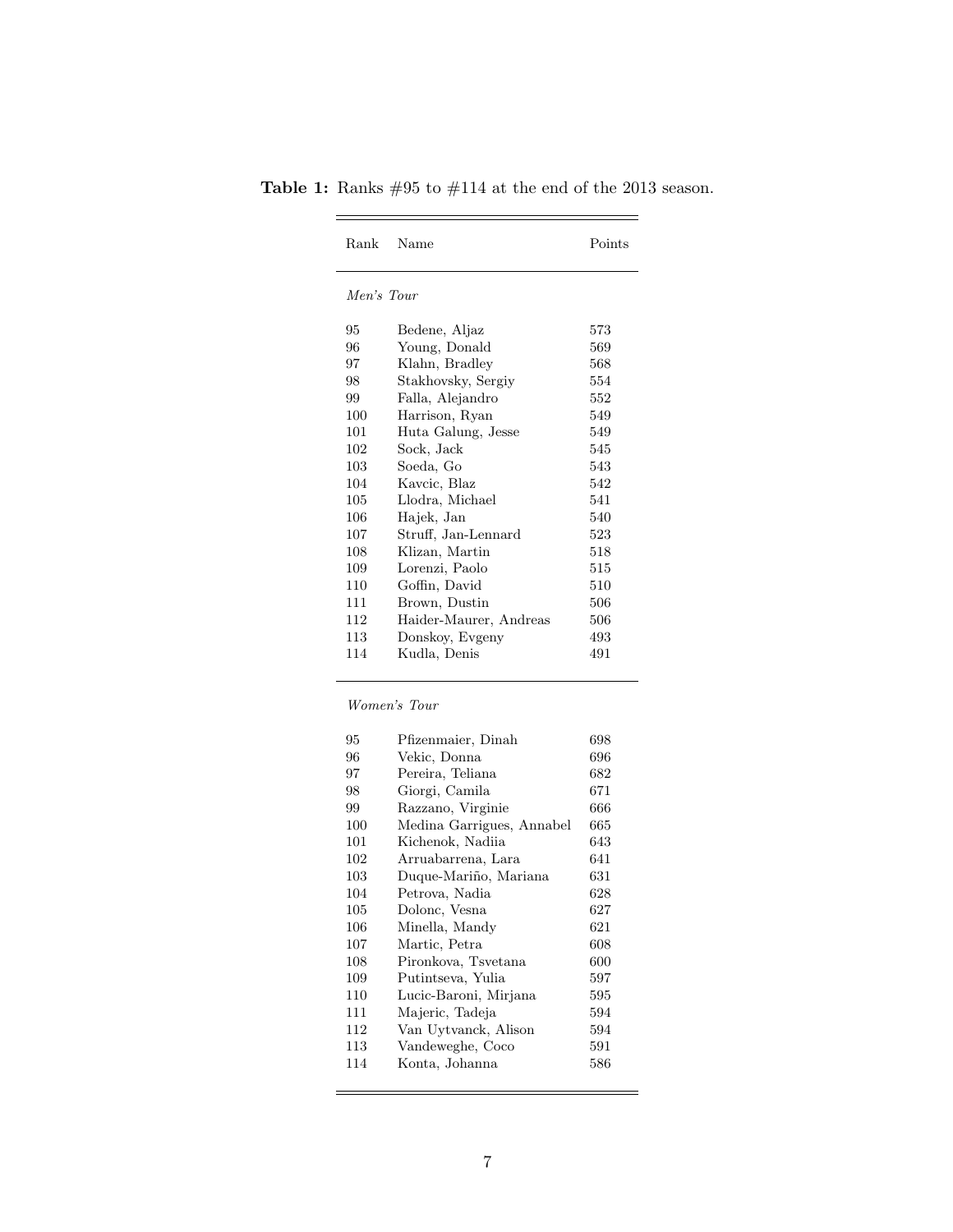surfaces). Naturally, different conditions favor different styles of play and especially clay court specialists, most prominently from Spain, have in the past been most vulnerable to losing against lower ranked opponents on fast surfaces.<sup>[10](#page-10-1)</sup> However, for the purpose of a consistent analysis, we consider a player as the favorite when facing lower ranked opponents throughout the paper. In our regression analysis we control for potentially confounding features, such as ranking gaps and surfaces.

<span id="page-10-0"></span>

|                       |         | Men's Tour | Women's Tour |           |  |
|-----------------------|---------|------------|--------------|-----------|--|
| Variable              | Mean    | Std. Dev.  | Mean         | Std. Dev. |  |
|                       |         |            |              |           |  |
| Upset                 | 0.338   | (0.473)    | 0.359        | (0.480)   |  |
| Bubble match          | 0.002   | (0.048)    | 0.003        | (0.057)   |  |
| Rank of favorite      | 358     | (274)      | 280          | (223)     |  |
| Rank of underdog      | 655     | (472)      | 467          | (331)     |  |
| Never played before   | 0.702   | (0.457)    | 0.751        | (0.433)   |  |
| Never beaten favorite | 0.147   | (0.354)    | 0.129        | (0.336)   |  |
| Same country          | 0.043   | (0.203)    | 0.105        | (0.307)   |  |
| Grand Slam            | 0.042   | (0.201)    | 0.066        | (0.248)   |  |
|                       |         |            |              |           |  |
| N                     | 217,153 |            | 161,468      |           |  |

Table 2: Summary statistics.

In general, we only observe an upset in 33.8 percent of the matches on the ATP Tour – a value that is relatively comparable to that derived from WTA matches (35.9 percent). The second row displays the frequency of what we label as bubble matches: encounters within two weeks prior to an entry deadline to a Grand Slam tournament where the underdog is ranked between  $\#94$  and  $\#114$  $\#114$  $\#114$ .<sup>11</sup> Note that only 0.2 and 0.3 percent of all matches in our sample fall under

<span id="page-10-1"></span> $10$ For example, consider an article in the New York Times describing the threat by several Spanish players to boycott Wimbledon in 2000 [\(NYT,](#page-32-6) [2000\)](#page-32-6).

<span id="page-10-2"></span> $11$  For the Australian Open we include tournaments held three weeks before the entry deadline since this marks the end of the annual season on both the ATP and the WTA Tour. As the Australian Open, the first of the Grand Slam tournaments in the calendar year, take place mid-January, the entry deadline (6 weeks before the main draw starts) is scheduled at the end of November. However, there are very few tournaments scheduled for the end of November as the season comes to a close. All our results are robust to just using a two week window for the Australian Open as well.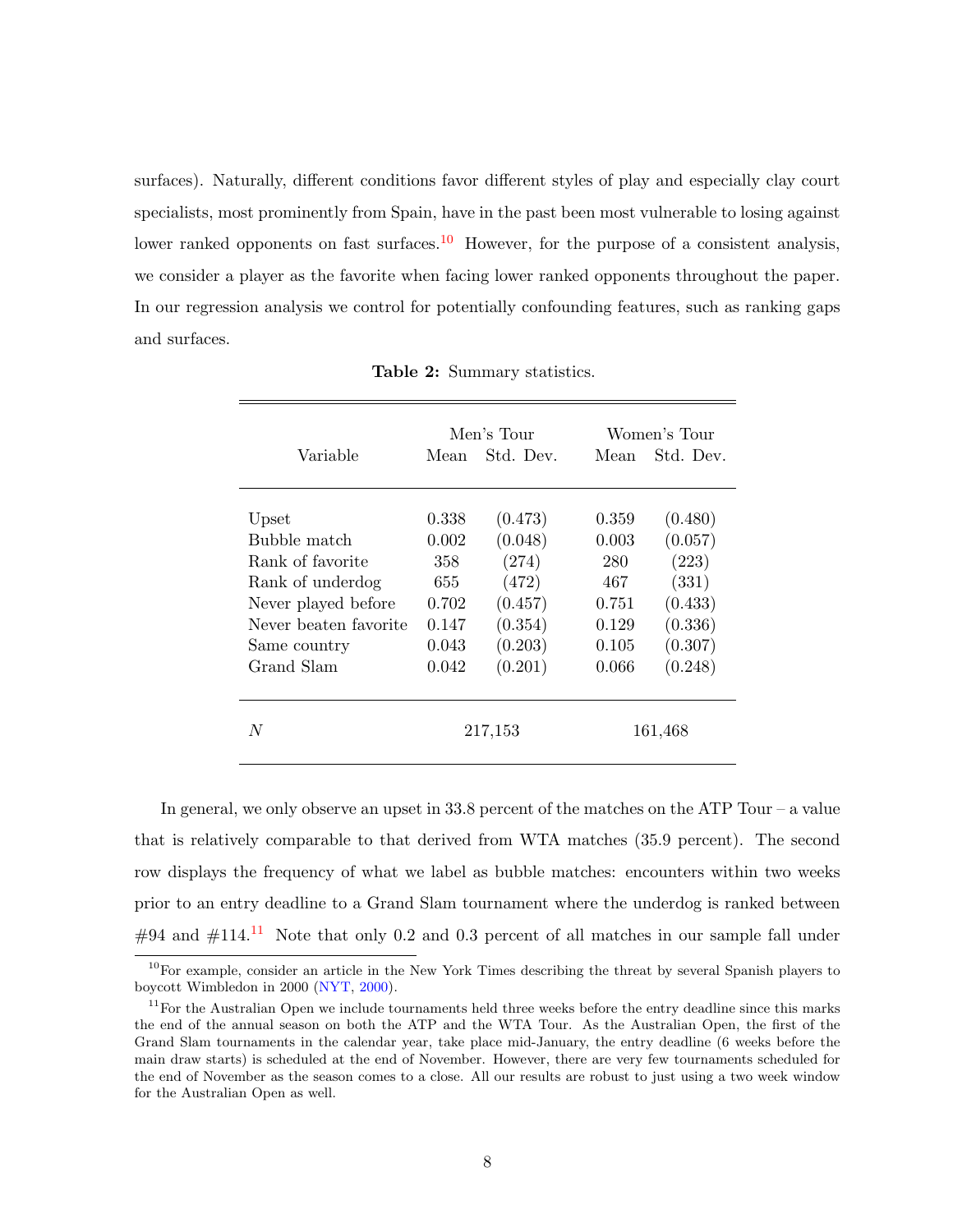this category (492 and 518 matches, respectively). In alternative specifications (available upon request), we also tested for different cutoffs for bubble players, such as extending the respective ranking to  $\#124$  or excluding players ranked  $\#94$  to  $\#103$ . The derived results are consistent with our main findings.

Table [2](#page-10-0) also displays summary statistics of our control variables, such as rankings, whether the two contestants have faced each other on the professional tour before, whether the underdog has beaten the favorite before, and whether both players come from the same country. Since there are less women ranked officially (1,261 as opposed to 2,025 males) at the time of data collection, the average rankings are consequently better for the females. Finally, 4.2 percent of the men's matches are Grand Slam matches, whereas 6.6 percent of women's matches are contested at one of the four major tennis tournaments.

#### 3.2 The Frequency of Upsets in Bubble versus Non-Bubble Matches

Table [3](#page-12-0) provides some basic comparisons in terms of the frequency of upsets. Panel A considers the entire sample and we can already spot an interesting difference between the male and female tour. For the males, the probability of an upset is substantially higher in a bubble match, i.e., when an upset is particularly lucrative for the underdog. The frequency of an upset now rises to almost 42 percent, as opposed to 34 percent in regular matches. This difference is strongly relevant in a statistical sense, as indicated by the results from a t-test assuming that the probability of an upset was equally distributed within bubble matches and regular encounters. Column (2) then displays the same statistics for the WTA Tour and we do not find any meaningful anomaly within bubble matches.

Panel B only considers those tournaments taking place in the two weeks before the respective entry deadline for one of the Grand Slam tournaments (three weeks for the Australian Open), labeled as crucial tournaments. Here again, we observe the same pattern: if an underdog is ranked within the critical range of making the main draw the probability of winning rises by almost eight percentage points on the men's tour. Once again, we do not observe this phenomenon for the women's tour.

Finally, in Panel C we also compare the general probability of an upset in a crucial tournament relative to regular tournaments. After all, it may be possible that these tournaments are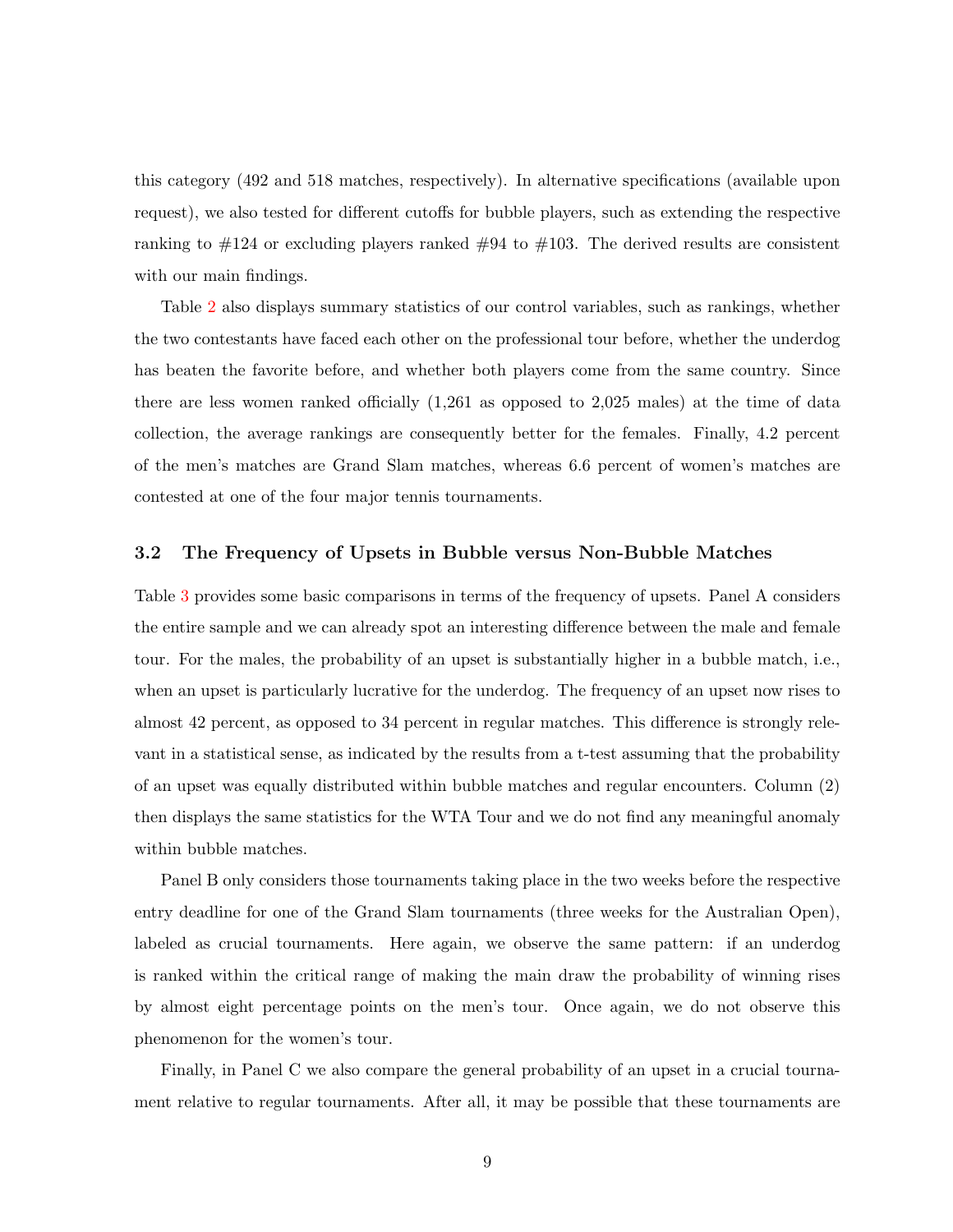<span id="page-12-0"></span>

| Variable                                         | Upset<br>Men's Tour | Upset<br>Women's Tour |
|--------------------------------------------------|---------------------|-----------------------|
| Panel A: All Matches                             |                     |                       |
| Mean Regular Match<br>N                          | 0.338<br>(216, 661) | 0.359<br>(160, 950)   |
| Mean Bubble Match<br>$\boldsymbol{N}$            | 0.417<br>(492)      | 0.363<br>(518)        |
| $T$ -Test Regular = Bubble Match (p-value)       | $0.000***$          | 0.862                 |
| Panel B: Only Crucial Tournaments                |                     |                       |
| Mean Regular Match<br>N                          | 0.339<br>(31, 923)  | 0.357<br>(21,893)     |
| Mean Bubble Match<br>$\boldsymbol{N}$            | 0.417<br>(492)      | 0.363<br>(518)        |
| $T$ -Test Regular = Bubble Match (p-value)       | $0.000***$          | 0.788                 |
| Panel C: All Matches                             |                     |                       |
| Mean Regular Tournament<br>$\boldsymbol{N}$      | 0.338<br>(184, 738) | 0.360<br>(139, 057)   |
| Mean Crucial Tournament<br>$\boldsymbol{N}$      | 0.341<br>(32, 415)  | 0.358<br>(22, 411)    |
| $T$ -Test Regular = Crucial Tournament (p-value) | 0.340               | 0.514                 |

Table 3: Comparing bubble matches to regular matches.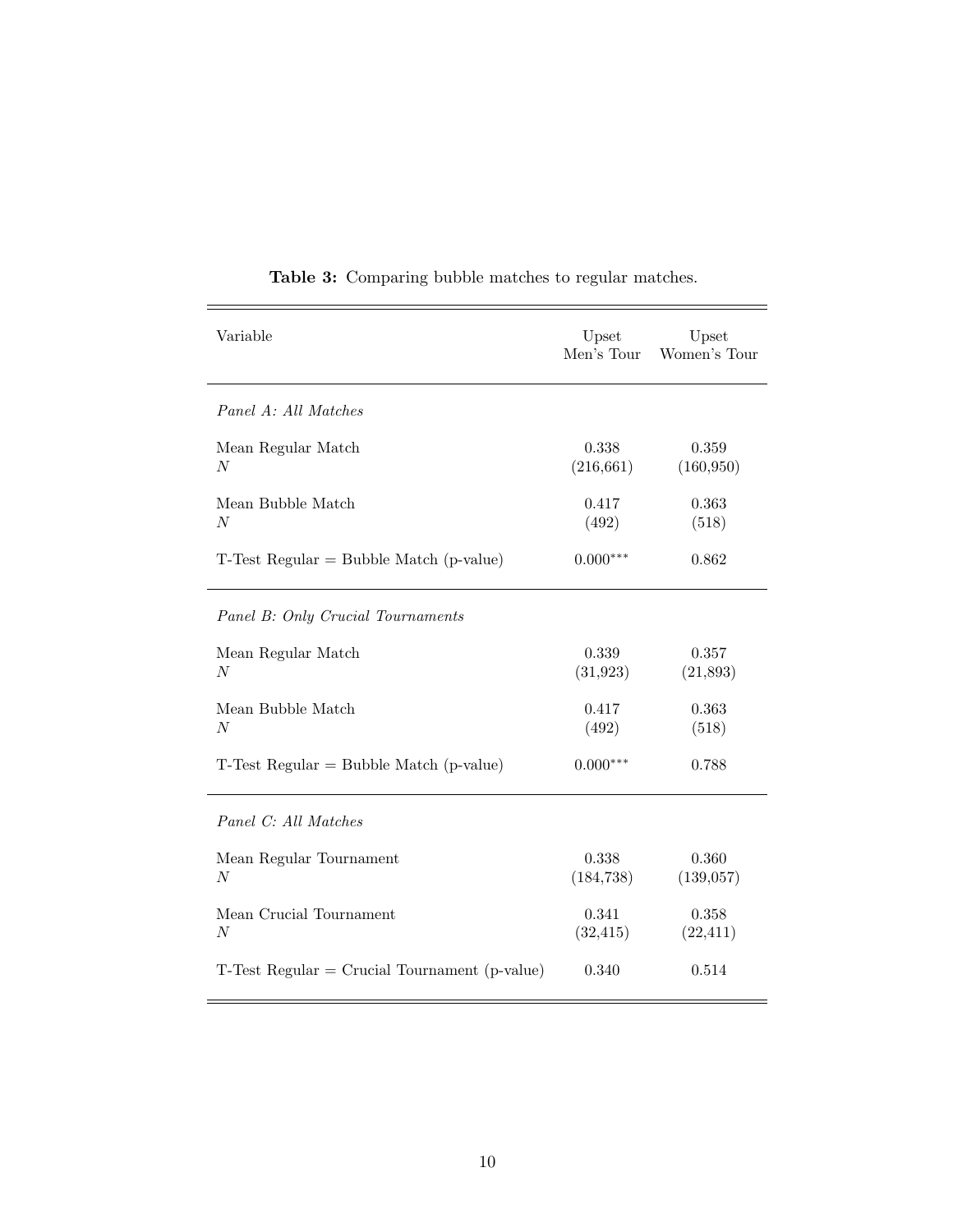especially prone to underdogs beating favorites, possibly for another exogenous reason, such as the previously mentioned particularity of grass court tournaments. Upsets do not seem to be more likely in those tournaments, neither for the males nor the females. Thus, this preliminary statistical evidence suggests those tournaments placed crucially right before the entry deadline to a Grand Slam event are not per se different from other, regular tour events.

However, these basic statistical comparisons could be misleading if other, confounding factors are influencing the probability of an upset. For example, the actual rankings of both players are important as a ranking difference of only a few spots may make for a more equal match-up as opposed to, say, a difference of several hundred spots. To further investigate our research question, we now turn to the results from our regression analyses. Specifically, we present findings from logit regressions estimating the probability of an upset as a function of several regressors, such as ranking parameters, the personal history between both players, surface fixed effects, and time trends. Finally, we apply additional regression techniques introduced throughout the empirical sections.

#### <span id="page-13-0"></span>4 Main Results

Table [4](#page-14-0) presents our basic results for the men's (columns 1 through 4) and the women's tour (5 through 8), displaying marginal effects from logit regressions. For either sample, we start by estimating a univariate logit regression where a dummy variable for a bubble match is used to predict the probability of an upset, i.e., a win by the lower ranked player. Indeed bubble matches are 7.5 percent more likely to see an upset on the men's tour. This result is statistically relevant at the one percent level. However, the regression analyzing the female sample (column 5) produces a coefficient far from conventional levels of statistical significance. In terms of magnitude, the estimate only produces about one twentieth of the coefficient generated by the regression using the male data.

For the men, columns (2) through (4) display coefficients gradually adding control variables. We first control for the ranking of the favorite (linear and squared) and the difference in ranking between both players. Note that the coefficient on bubble matches decreases by almost one third, yet retains its statistical power. Further, column  $(3)$  adds categorical variables for whether  $(i)$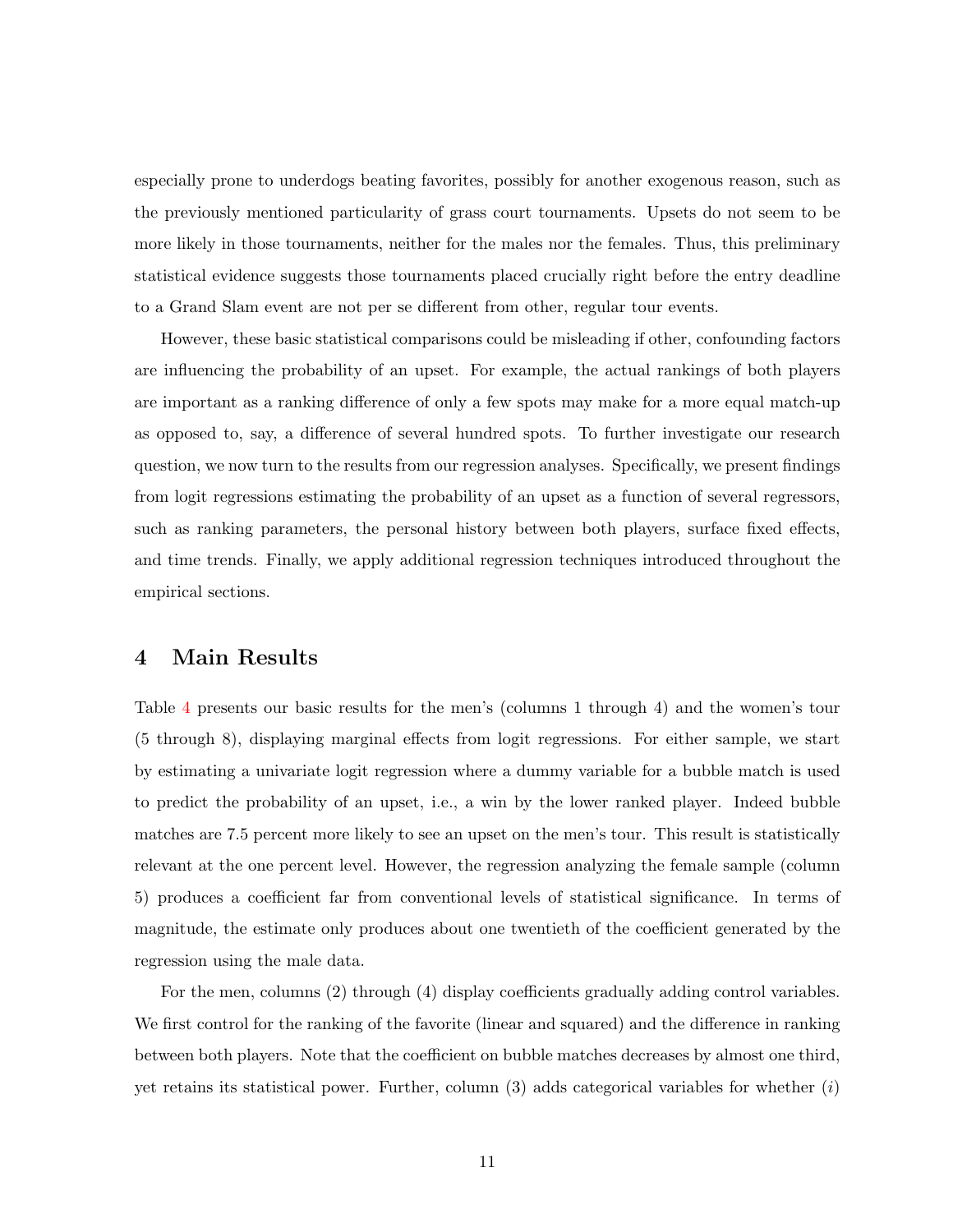|                                                |                          |                          | Men's Tour               |                               |                                                 |                          | Women's Tour             |                          |
|------------------------------------------------|--------------------------|--------------------------|--------------------------|-------------------------------|-------------------------------------------------|--------------------------|--------------------------|--------------------------|
|                                                | $\bigoplus$              | $\widehat{c}$            | $\odot$                  | $\bigoplus$                   | $\widetilde{\omega}$                            | $\odot$                  | $\widehat{C}$            | $\circledS$              |
| Bubble match                                   | $0.075***$<br>(0.020)    | $0.052***$<br>(0.020)    | $0.053***$<br>(0.020)    | $0.048^{\ast\ast}$<br>(0.020) | $\begin{array}{c} 0.004 \\ (0.021) \end{array}$ | $(0.004$<br>$(0.020)$    | $(0.004$<br>$(0.020)$    | $-0.003$<br>(0.020)      |
| Ranking of favorite                            |                          | $0.000***$<br>(0.000)    | $0.000***$<br>(0.000)    | $0.000***$<br>(0.000)         |                                                 | $0.001***$<br>(0.000)    | $0.001***$<br>$(0.000)$  | $0.001***$<br>(0.000)    |
| (Rank of favorite) $^2$                        |                          | $-0.000***$<br>(0.000)   | $-0.000**$<br>(0.000)    | $-0.000$ ***<br>(0.000)       |                                                 | $-0.000***$<br>(0.000)   | $-0.000***$<br>(0.000)   | $-0.000***$<br>(0.000)   |
| Ranking gap                                    |                          | $-0.000***$<br>(0.000)   | $-0.000***$<br>(0.000)   | $-0.000***$<br>(0.000)        |                                                 | $-0.001***$<br>(0.000)   | $-0.001***$<br>(0.000)   | $-0.001***$<br>(0.000)   |
| Never played before                            |                          |                          | $-0.041***$<br>(0.003)   | $-0.044***$<br>(0.003)        |                                                 |                          | $-0.048***$<br>(0.004)   | $-0.048***$<br>(0.004)   |
| Never beaten favorite                          |                          |                          | $-0.072***$<br>(0.004)   | $-0.073***$<br>(0.004)        |                                                 |                          | $-0.089***$<br>(0.005)   | $-0.089***$<br>(0.005)   |
| Same country                                   |                          |                          | $-0.013***$<br>(0.005)   | $-0.011**$<br>(0.005)         |                                                 |                          | $-0.016***$<br>(0.004)   | $-0.016***$<br>(0.004)   |
| Grand Slam                                     |                          |                          |                          | $-0.046***$<br>(0.005)        |                                                 |                          |                          | $-0.035***$<br>(0.005)   |
| Surface FE, time trend<br>(linear and squared) |                          |                          |                          | yes                           |                                                 |                          |                          | yes                      |
| Log lik.<br>$\geq$                             | $-138,936.62$<br>217,153 | $-133,911.92$<br>217,153 | $-133,702.50$<br>217,153 | $-133,567.81$<br>217,091      | $-105,437.76$<br>161,468                        | $-102,561.29$<br>161,468 | $-102,369.51$<br>161,468 | $-102,320.13$<br>161,431 |

<span id="page-14-0"></span>Table 4: Predicting the probability of an upset, i.e. the lower ranked player beating the higher ranked player. Columns (1) -Table 4: Predicting the probability of an upset, i.e. the lower ranked player beating the higher ranked player. Columns (1) –  $(4)$  consider the men's tour, whereas columns  $(5) - (8)$  evaluate the women's tour. Displaying marginal effects. (4) consider the men's tour, whereas columns  $(5) - (8)$  evaluate the women's tour. Displaying marginal effects.

Notes: Robust standard errors in parentheses. \*  $p<0.10,$  \*\*  $p<0.05,$  \*\*\*  $p<0.01.$ Notes: Robust standard errors in parentheses. \*  $p < 0.10$ , \*  $p < 0.05$ , \*  $*$   $p < 0.01$ .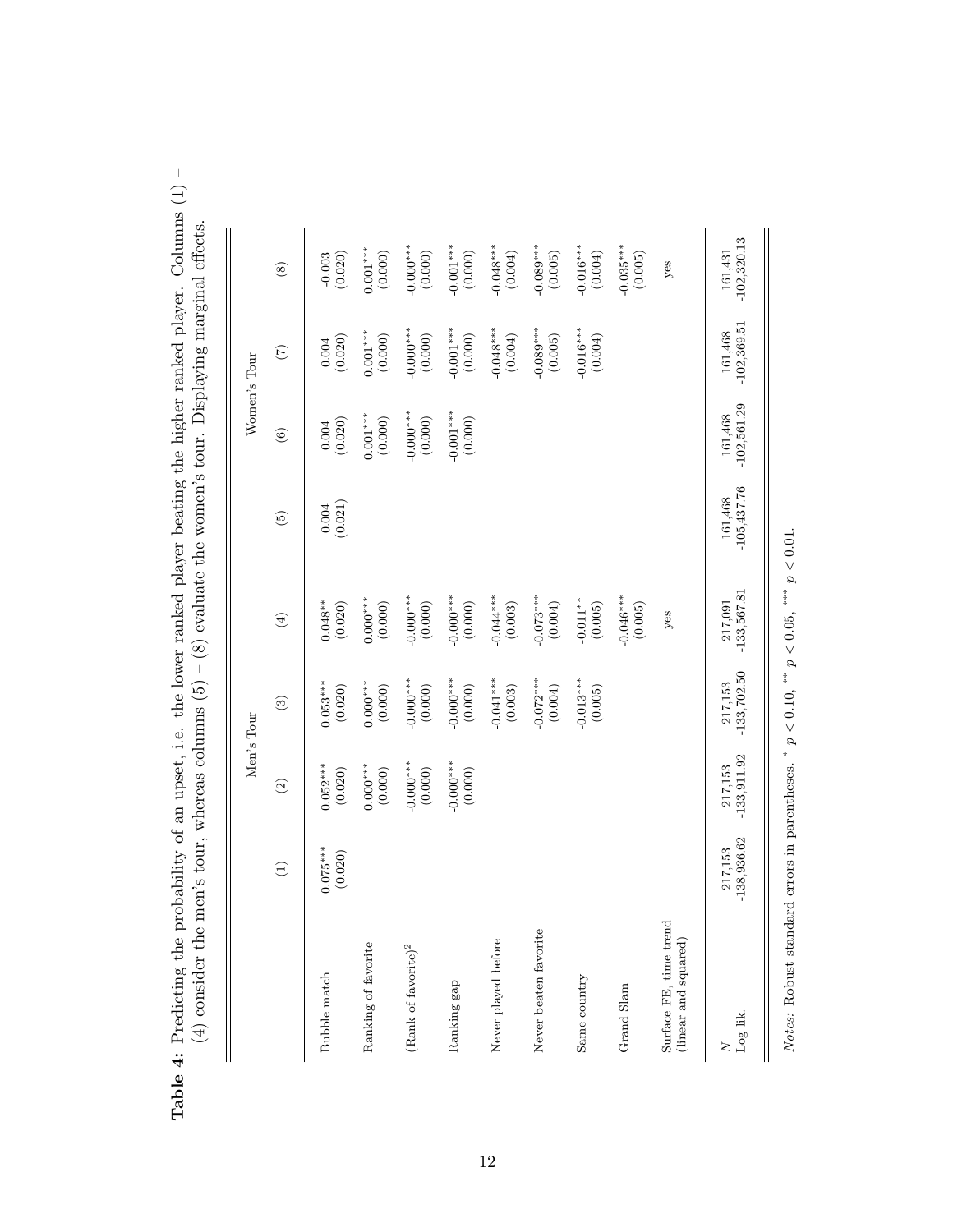both players have faced each other before,  $(ii)$  the underdog has beaten the favorite before, and  $(iii)$  both players compete for the same country. Finally, column  $(4)$  controls for a dummy indicating Grand Slam tournaments, surface fixed effects (carpet, clay, and grass with hard courts forming the reference category), and time trends (linear and squared). In this most complete estimation, bubble matches are 4.8 percent more likely to end with an upset compared to any other matches on the men's tour.

For the women, on the other hand, we find no evidence of bubble matches being any more likely to result in an upset than regular matches. Adding the same set of control variables, columns (6) through (8) continue to produce a relationship that is not statistically different from zero. Thus, there seem to be systematic differences in the result of bubble matches between the male and the female tennis tour.

Finally, we want to briefly discuss the implications of the associated control variables. In fact, all remaining regressors return almost identical conclusions for the male and the female sample. For instance, upsets are less likely in Grand Slam tournaments – a result that seems fairly intuitive. As the winner in Grand Slam matches is determined by winning three sets (best-offive), in regular tournaments one only needs to win two sets (best-of-three). Thus, favorites are more likely to emerge victoriously when given more time to perform, whereas winning "only" two sets is easier for an underdog, as opposed to having to win three sets. Further, if the underdog has never beaten their opponent before (at least on the professional tour) an upset becomes substantially less likely. In the following analysis, we only display the relevant coefficients to facilitate readability, yet all results of the remaining correlates confirm the results from Table [4](#page-14-0) (available upon request). With these results in hand, we now move to extensions, alternative specifications, and robustness checks.

#### <span id="page-15-0"></span>5 Extensions and Robustness Checks

So far, we have provided evidence of an upset in a bubble match being systematically more likely than in a regular match on the men's tour, whereas this is not the case on the women's tour. The interpretation of this finding may lead one to believe male players could collude in a bubble match situation or, in other words, the favorite may let the underdog win if stakes are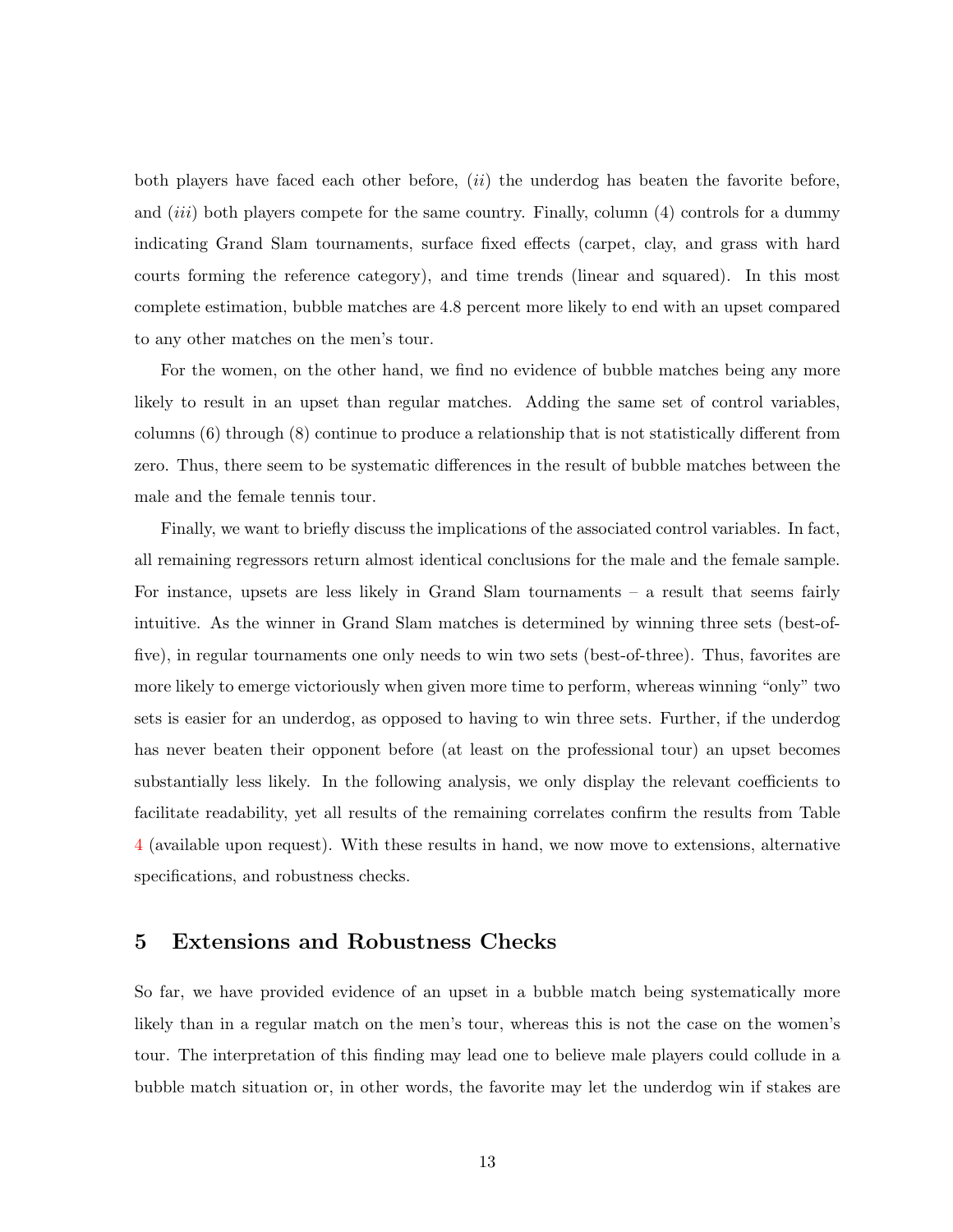substantially increased for his opponent. Note the importance of a bubble match only applies to one player – the underdog. For the favorite, the official payoff of winning the match is purely the respective prize money at the current tournament  $-$  a reward that is substantially lower than the ticket into the main draw of the upcoming Grand Slam (the looming reward for the underdog). This section now considers several extensions and alternative specifications of this hypothesis.

#### 5.1 The Likelihood of a Tiebreak

Another, more nuanced way to test whether the outcomes in bubble matches are in any way different from regular matches is to analyze specific scores. In particular, non-Grand Slam matches are played in a best-of-three sets format, where a player wins a set when reaching six games with a difference of two games (for example, 6-4). However, if a set reaches a score of 6-6 a so-called tiebreak is played, where the first to seven points wins (with a difference of two points). This particular form of competition is known to be a very close encounter where every point counts. Now, if we were to assume there exists some sort of arrangement between both players before a match, then we would expect tiebreaks, the closest form of deciding the winner of a set, to be less prevalent than in other, regular matches.

Table [5](#page-18-0) displays the results from logit regressions estimating the likelihood of at least one tiebreak occurring in a match. Again, columns (1) through (4) consider the male sample and (5) through (8) analyze the female sample. The first two columns consider all non-Grand Slam matches of our respective samples, including the dummy variable for bubble matches, a binary indicator for upsets, and an interaction term between the two.<sup>[12](#page-16-0)</sup> The intuition here is to specifically evaluate the upsets in bubble matches where match fixing may have potentially occurred. Indeed, we find tiebreaks to be rare (12.8 percent less likely) in those bubble matches where the underdog prevails. This result virtually remains unchanged when including all control variables presented in Table [4.](#page-14-0) Note that we exclude about 7.7 percent of our sample matches that have been terminated either by injury, withdrawal, or default. As for the women's tour (columns 5 and 6), we find no evidence of tiebreaks being less likely in those bubble matches

<span id="page-16-0"></span><sup>&</sup>lt;sup>12</sup>As Grand Slam matches are competed in a best-of-five set format, we exclude them from this particular analysis.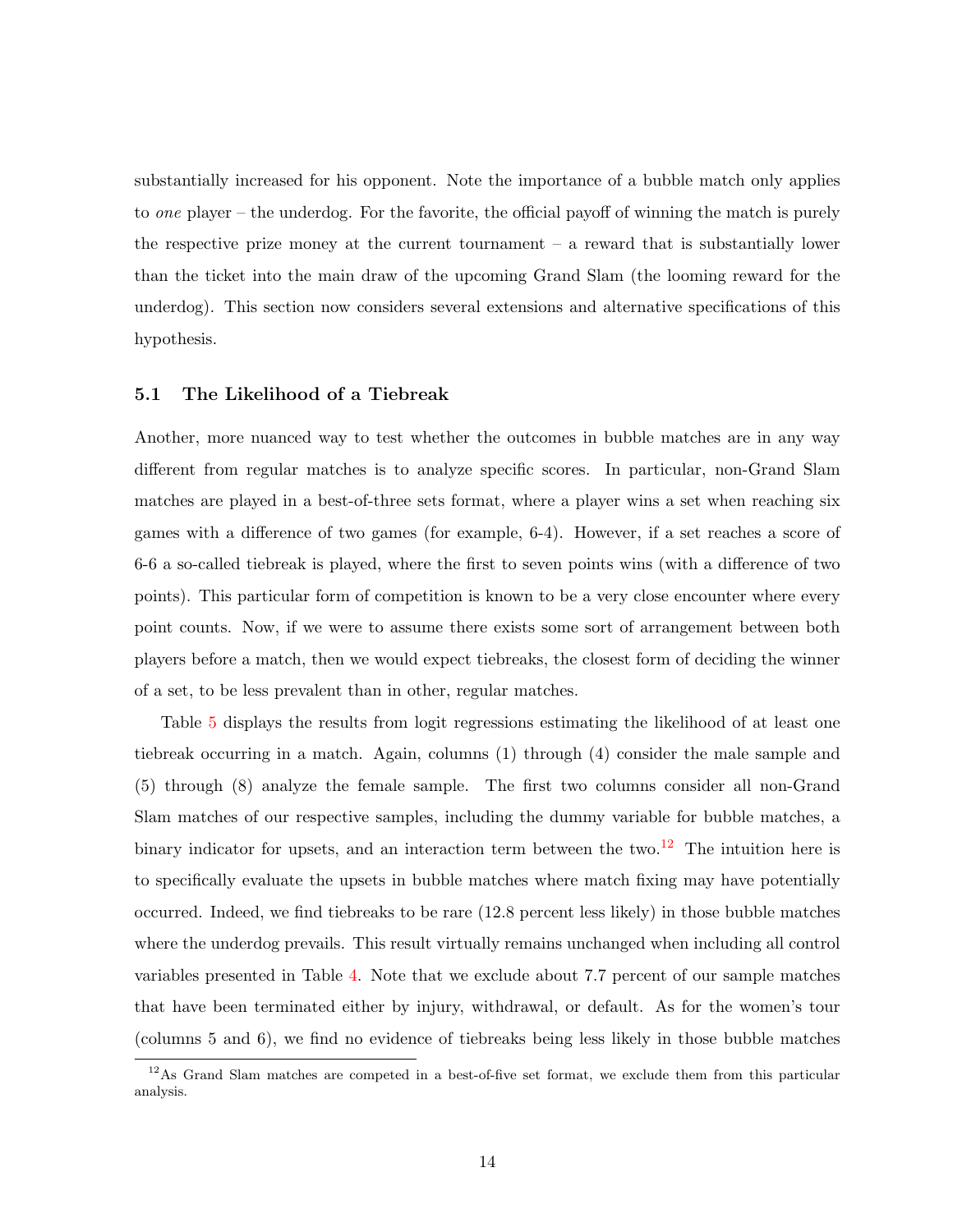that eventually result in an upset.

As a further robustness check, we then only analyze the upsets for either sample. Here again, upsets in bubble matches on the men's tour are less likely to witness a tiebreak – a result that is statistically relevant on the one percent level. In terms of magnitude, upsets in bubble matches are almost 10 percent less likely to exhibit at least one tiebreak. As before, we find no such evidence on the WTA Tour. This strengthens the argument of arrangements taking place in a non-trivial amount of bubble matches.

#### 5.2 Are Bubble Matches Different in Other Aspects?

The fact that upsets are more likely in bubble matches does not necessarily mean collusion between both players occurs. For instance, bubble matches could systematically differ from regular matches in other characteristics – an explanation that is difficult to filter out in generic logit regressions. Specifically, the relationship between any other control variable and the probability of an upset is by assumption identical in bubble matches and in regular matches in our main estimation framework.

However, it is possible to technically distinguish between two sorts of observations within a sample by using the Oaxaca-Blinder decomposition (see [Oaxaca,](#page-32-7) [1973,](#page-32-7) and [Blinder,](#page-31-13) [1973;](#page-31-13) also see [Grove et al.,](#page-31-5) [2011,](#page-31-5) for a recent application). Although traditionally used to trace out differences across gender or race in wage estimations, the technique can be applied to any (larger) sample where we can exogenously distinguish between two different types of observations. Given the focus of our paper, it comes naturally to distinguish between regular and bubble matches.

As a result, the Oaxaca-Blinder decomposition produces two main coefficients explaining the difference between the probability of an upset in bubble versus regular matches: one that displays how much is explained by endowments (other characteristics, such as rankings) and another that explains how much is explained by coefficients (i.e., purely the fact of one match being a bubble match). $^{13}$  $^{13}$  $^{13}$ 

Table [6](#page-20-0) displays the results subsequently incorporating our control variables. Overall, the

<span id="page-17-0"></span> $13$ In Stata, we apply the Oaxaca command, as introduced by [Jann](#page-31-14) [\(2008\)](#page-31-14). Using a more refined econometric framework for estimating binary outcome variables, provided by [Sinning et al.](#page-32-8) [\(2008\)](#page-32-8), produces very similar results (about 75 percent of the difference in upset probability being explained by coefficients, rather than characteristics). As a reference point and baseline in all decompositions, we select regular matches, as these constitute the vast majority of our samples.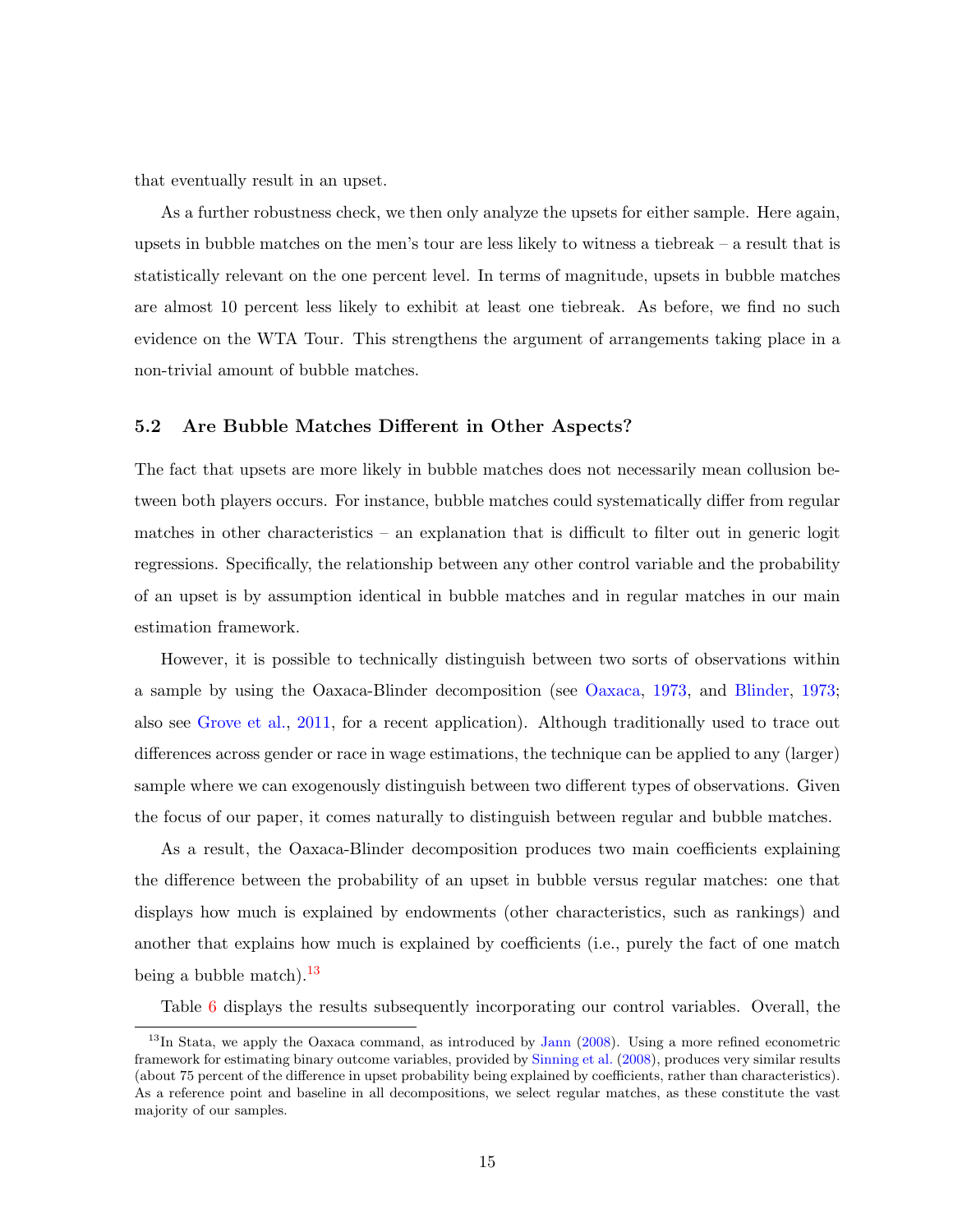|                                                                                                                                                                                                                                                                                           |                        |                               | Men's Tour           |                                         |                                                 |                        | Women's Tour    |                                         |
|-------------------------------------------------------------------------------------------------------------------------------------------------------------------------------------------------------------------------------------------------------------------------------------------|------------------------|-------------------------------|----------------------|-----------------------------------------|-------------------------------------------------|------------------------|-----------------|-----------------------------------------|
|                                                                                                                                                                                                                                                                                           |                        | All Non-Grand Slam<br>Matches |                      | Non-Grand Slam Matches<br>All Upsets in | Matches                                         | All Non-Grand Slam     |                 | Non-Grand Slam Matches<br>All Upsets in |
|                                                                                                                                                                                                                                                                                           | $\widehat{\Xi}$        | $\widehat{\mathfrak{D}}$      | $\odot$              | $\bigoplus$                             | $\widehat{5}$                                   | $\widehat{\circ}$      | $\widetilde{C}$ | $\circledast$                           |
| Bubble match                                                                                                                                                                                                                                                                              | $0.066***$<br>(0.025)  | (0.025)                       | $-0.069*$<br>(0.035) | $-0.096***$<br>(0.035)                  | $\begin{array}{c} 0.002 \\ (0.021) \end{array}$ | $-0.013$<br>(0.021)    | (0.042)         | (0.027)                                 |
| Upset                                                                                                                                                                                                                                                                                     | $0.070***$<br>(0.002)  | $0.060***$<br>(0.002)         |                      |                                         | $0.039***$<br>(0.002)                           | $0.035***$<br>(0.002)  |                 |                                         |
| Bubble match × Upset                                                                                                                                                                                                                                                                      | $-0.128***$<br>(0.041) | $-0.118***$<br>(0.041)        |                      |                                         | $\begin{array}{c} 0.036 \\ (0.032) \end{array}$ | $\binom{0.038}{0.032}$ |                 |                                         |
| Control variables <sup>a</sup>                                                                                                                                                                                                                                                            |                        | yes                           |                      | yes                                     |                                                 | yes                    |                 | yes                                     |
| ζ                                                                                                                                                                                                                                                                                         | 200,416                | 200,356                       | 66,947               | 66,934                                  | 146,957                                         | 146,920                | 52,498          | 52,492                                  |
| <i>Notes:</i> Robust standard errors in parentheses. * $p < 0.10$ , ** $p < 0.05$ , *** $p < 0.01$ .<br>"Includes ranking of the favorite (linear and squared), ranking gap,<br>never played before, never beaten favorite, same country,<br>surface FE, time trend (linear and squared). |                        |                               |                      |                                         |                                                 |                        |                 |                                         |

<span id="page-18-0"></span>

|                          | ו<br>ו<br>ł                    |
|--------------------------|--------------------------------|
|                          |                                |
|                          |                                |
|                          |                                |
|                          |                                |
|                          |                                |
|                          |                                |
|                          | Ï                              |
|                          | į                              |
|                          | į<br>i                         |
|                          | $\frac{1}{3}$                  |
|                          | j                              |
|                          |                                |
|                          |                                |
|                          |                                |
| ֖֚֚֚֬֝֝֬֝֬֝              | l                              |
|                          |                                |
|                          |                                |
|                          | ا<br>ا                         |
|                          |                                |
|                          | י<br>١                         |
|                          |                                |
|                          |                                |
|                          | i                              |
|                          | 一个 小小 小小小                      |
|                          |                                |
|                          | ١                              |
|                          | ֖֖֚֚֡֝֬֝֬֝֬                    |
|                          | i<br>C<br>)                    |
|                          |                                |
|                          | $\ddot{\phantom{a}}$<br>Ì      |
|                          | ۱                              |
|                          | $\frac{1}{2}$<br>$\frac{1}{2}$ |
|                          |                                |
|                          | ļ<br>j                         |
|                          | 3                              |
| $\overline{\phantom{a}}$ | i                              |
|                          | l<br>;<br>j                    |
|                          | I                              |
|                          |                                |
| E                        | $\frac{1}{2}$                  |
|                          |                                |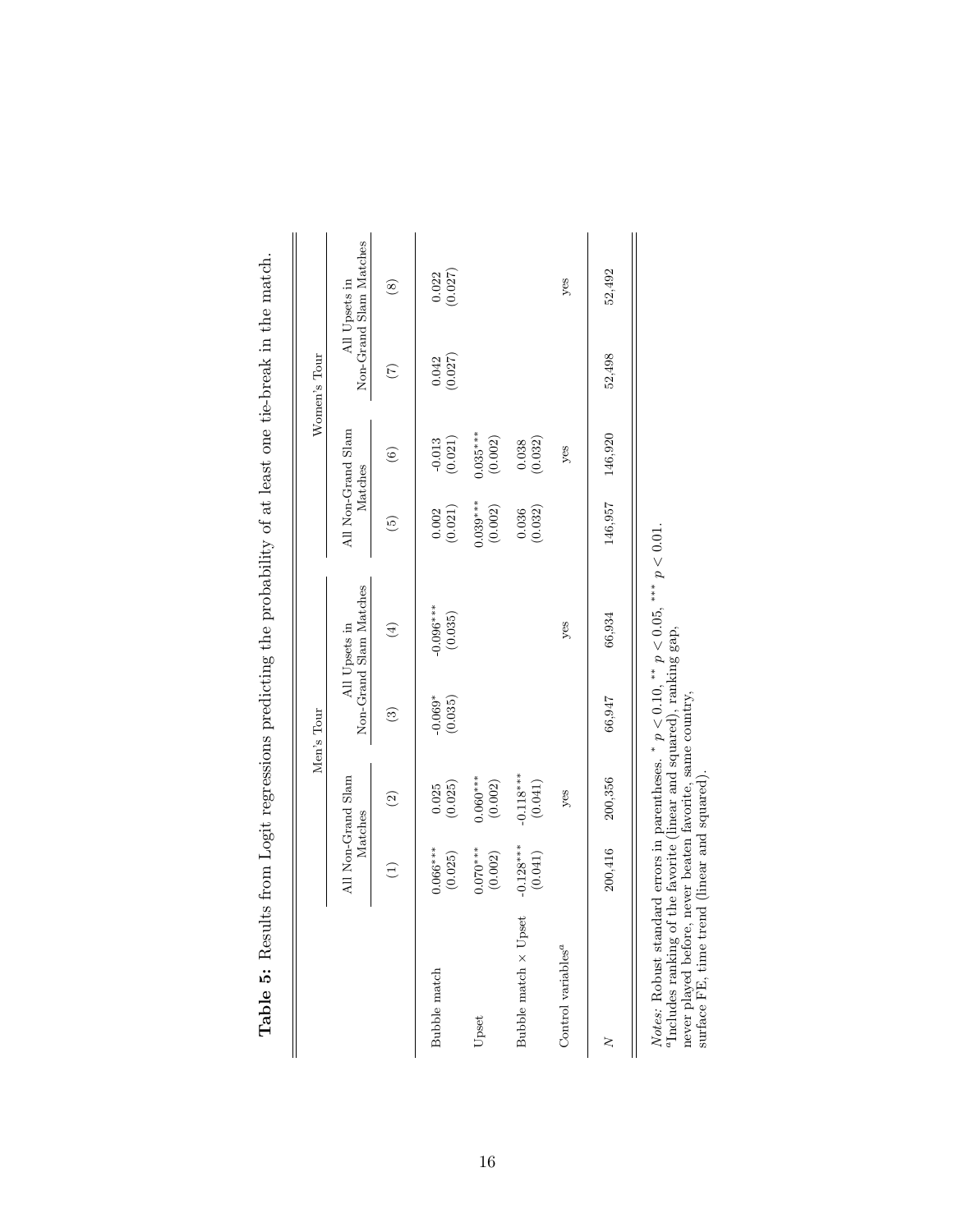difference between the probability of an upset in a regular match versus a bubble match comes out to be about 7.9 percentage points (41.7 minus 33.8 percent). As seen previously, that difference is statistically powerful, indicating that we observe a much higher likelihood of an upset in matches where the underdog is on the bubble. Note that coefficients are able to explain between 68 and 75 percent of that difference, depending on the set of control variables used (0.054 or 0.059 of 0.079). Thus, bubble matches are more likely to end in an upset purely because of their status as bubble matches, but not because of other surrounding characteristics, as endowments are not statistically relevant.

#### 5.3 Relating Bubble Matches to Prize Money

Until now, we have analyzed a general difference between bubble matches and regular tour matches. However, the prize money structure of Grand Slam tournaments changed substantially in recent years. Although reaching the main draw of a Grand Slam has long been a milestone for obtaining substantial cash rewards, there have been sizable recent increases in monetary payments (for instance, consider [Oddo,](#page-32-5) [2013,](#page-32-5) who highlights these changes are unique to Grand Slam tournaments). In fact, the Players Associations (ATP and WTA) agreed on not only a major raise in prize money at Grand Slam tournaments, but also on a more even distribution towards those players who lose early. Specifically, consider a comparison of the prize money awarded to a first-round loser in each of the four Grand Slam events in the past five years, displayed in Figure [1.](#page-21-0)

Although the minimal prize money from reaching the main draw has been high previously relative to other tournaments, there have been major changes in prize money after 2012 for at least three of the four major events. The Australian Open, Wimbledon, and the US Open each increased the sum awarded to a first-round loser by 33, 62, and 39 percent, respectively. If prize money at the elusive Grand Slam tournaments was indeed a motivation to collude with an opponent, we would expect to see more upsets in bubble matches after the prize money increased significantly.

Table [7](#page-22-0) provides basic summary statistics when splitting our samples into before and after the entry deadline for the 2013 Australian Open, when the increase in prize money occurred. Interestingly, upsets in bubble matches were more likely on the men's tour before (about 40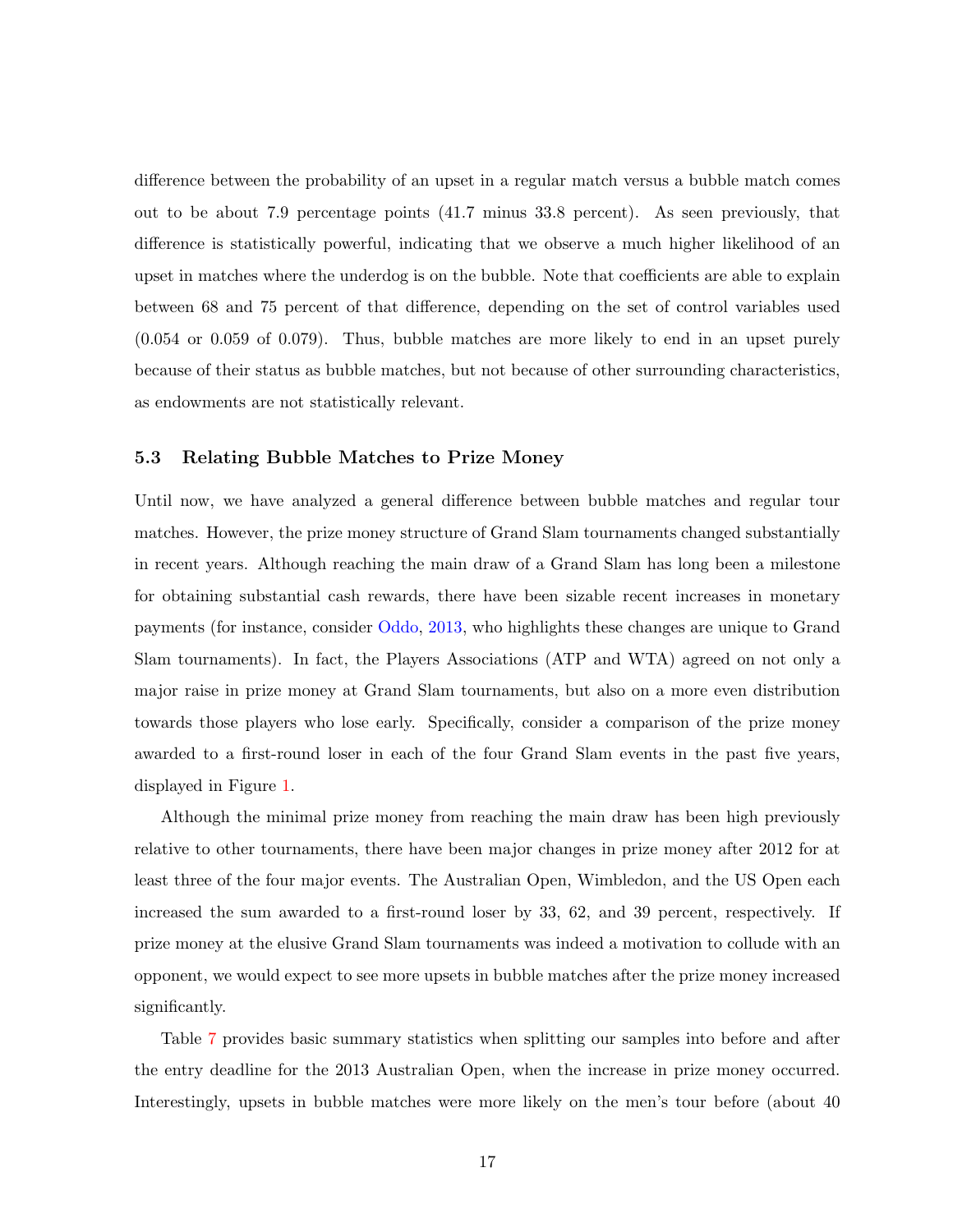|                                  | (1)                    | (2)                    | (3)                    | (4)                    |
|----------------------------------|------------------------|------------------------|------------------------|------------------------|
| Regular Match                    | $0.338***$<br>(0.001)  | $0.338***$<br>(0.001)  | $0.338***$<br>(0.001)  | $0.338***$<br>(0.001)  |
| <b>Bubble Match</b>              | $0.417***$<br>(0.022)  | $0.417***$<br>(0.022)  | $0.417***$<br>(0.022)  | $0.417***$<br>(0.022)  |
| Difference                       | $-0.079***$<br>(0.022) | $-0.079***$<br>(0.022) | $-0.079***$<br>(0.022) | $-0.079***$<br>(0.023) |
| Endowments                       | 3.093<br>(4.947)       | 3.280<br>(4.987)       | 3.476<br>(5.013)       | 3.122<br>(5.062)       |
| Coefficients                     | $-0.059***$<br>(0.022) | $-0.059***$<br>(0.022) | $-0.054**$<br>(0.022)  | $-0.054**$<br>(0.022)  |
| Interaction                      | $-3.113$<br>(4.947)    | $-3.299$<br>(4.987)    | $-3.500$<br>(5.013)    | $-3.146$<br>(5.062)    |
| Control Variables                |                        |                        |                        |                        |
| Ranking <sup>a</sup>             | yes                    | yes                    | yes                    | yes                    |
| Head-2-Head <sup>b</sup>         |                        | yes                    | yes                    | yes                    |
| Grand Slam, Surface FE           |                        |                        | yes                    | yes                    |
| Time trend<br>(linear & squared) |                        |                        |                        | yes                    |
| $\boldsymbol{N}$                 | 217,153                | 217,153                | 217,091                | 217,091                |

<span id="page-20-0"></span>Table 6: Results from Oaxaca-Blinder decompositions for the men's tour, predicting the probability of an upset.

Notes: Robust standard errors in parentheses.  $p < 0.10$ ,  $\epsilon^{*}$   $p < 0.05$ ,  $\epsilon^{**}$   $p < 0.01$ . <sup>a</sup>Includes rank of favorite, (rank of favorite)<sup>2</sup>, and ranking gap.

<sup>b</sup>Includes never played before, never beaten before, and same country.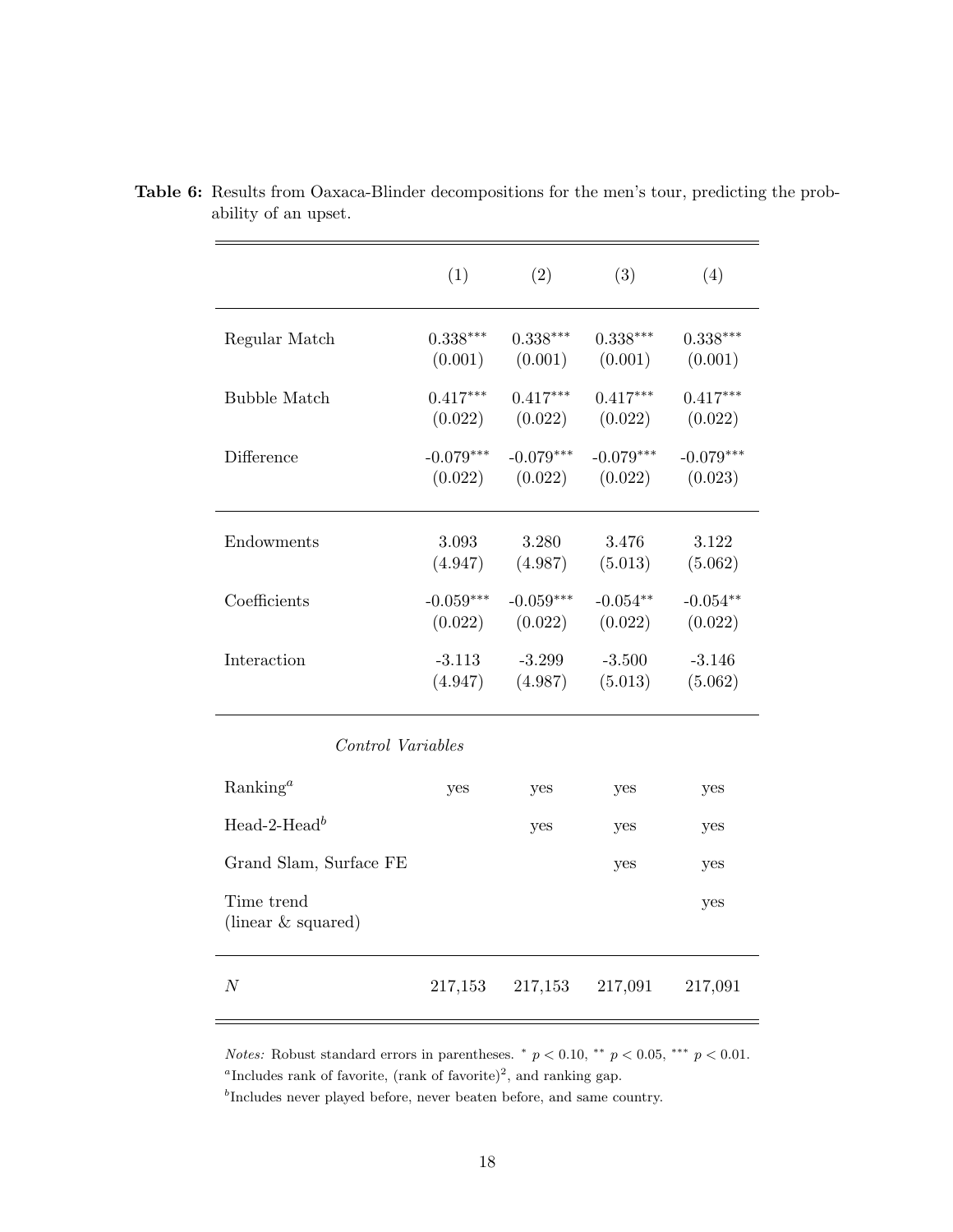<span id="page-21-0"></span>

Figure 1: Prize Money for 1st Round Losers in Grand Slam Tournaments (local currencies).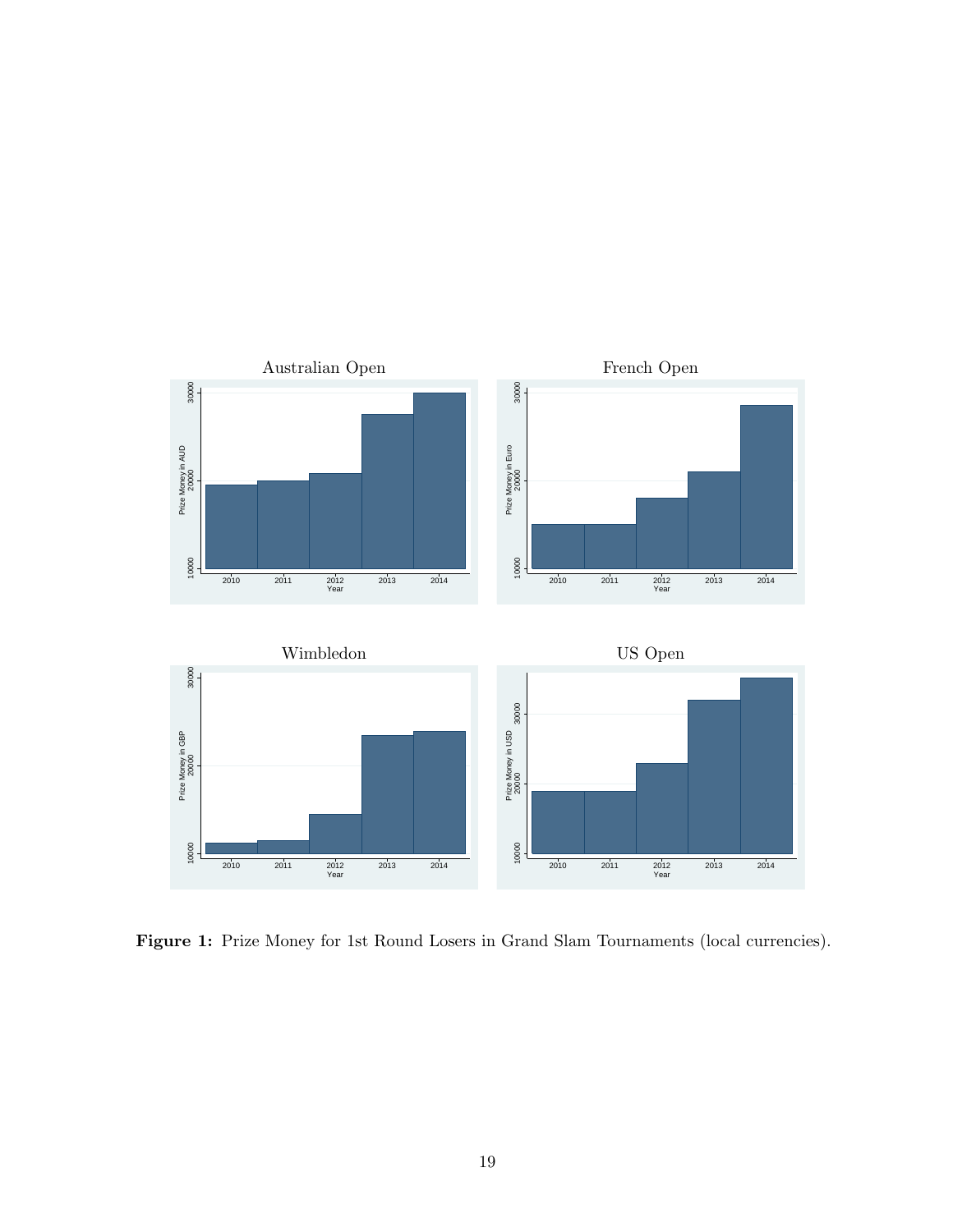percent versus 34.3 percent), but recently this trend has become even more pronounced. In fact, after the increase in prize money at Grand Slam tournaments nearly 50 percent of all bubble matches end in an upset. Thus, since the 2013 Australian Open entry deadline we see upsets in about 32 percent of all matches, but in nearly every other bubble match.

<span id="page-22-0"></span>Table 7: Probability of upsets before and after the entry deadline for the 2013 Australian Open.

| Variable                                           | Upset<br>Men's Tour | Upset<br>Women's Tour |
|----------------------------------------------------|---------------------|-----------------------|
| Panel A: All Matches Before AO 2013 Entry Deadline |                     |                       |
| Mean Regular Match<br>N                            | 0.343<br>(167,068)  | 0.360<br>(128, 823)   |
| Mean Bubble Match<br>N                             | 0.398<br>(379)      | 0.360<br>(425)        |
| $T$ -Test Regular = Bubble Match (p-value)         | $0.024**$           | 0.988                 |

#### Panel B: All Matches Since AO 2013 Entry Deadline

| Mean Regular Match                         | 0.320      | 0.355     |
|--------------------------------------------|------------|-----------|
| N                                          | (49,593)   | (32, 127) |
| Mean Bubble Match                          | 0.478      | 0.376     |
| N                                          | (113)      | (93)      |
| $T$ -Test Regular = Bubble Match (p-value) | $0.000***$ | 0.666     |

We now test these statistical irregularities in a logit regression framework, controlling for potentially confounding factors. The results displayed in Table [8](#page-23-1) further confirm our suspicion: upsets in bubble matches on the men's tour are especially prevalent after prize money increases at the beginning of the 2013 season. In fact, before that change the respective coefficient is not significant on conventional levels, although still somewhat sizable at about 0.03. Remember that the respective coefficient from the baseline regression in Table [4](#page-14-0) reaches a magnitude of 0.048. Since the 2013 Australian Open, however, that coefficient increases markedly to 0.1, meaning a bubble match is ten percent more likely to produce an upset than any other match. Once again,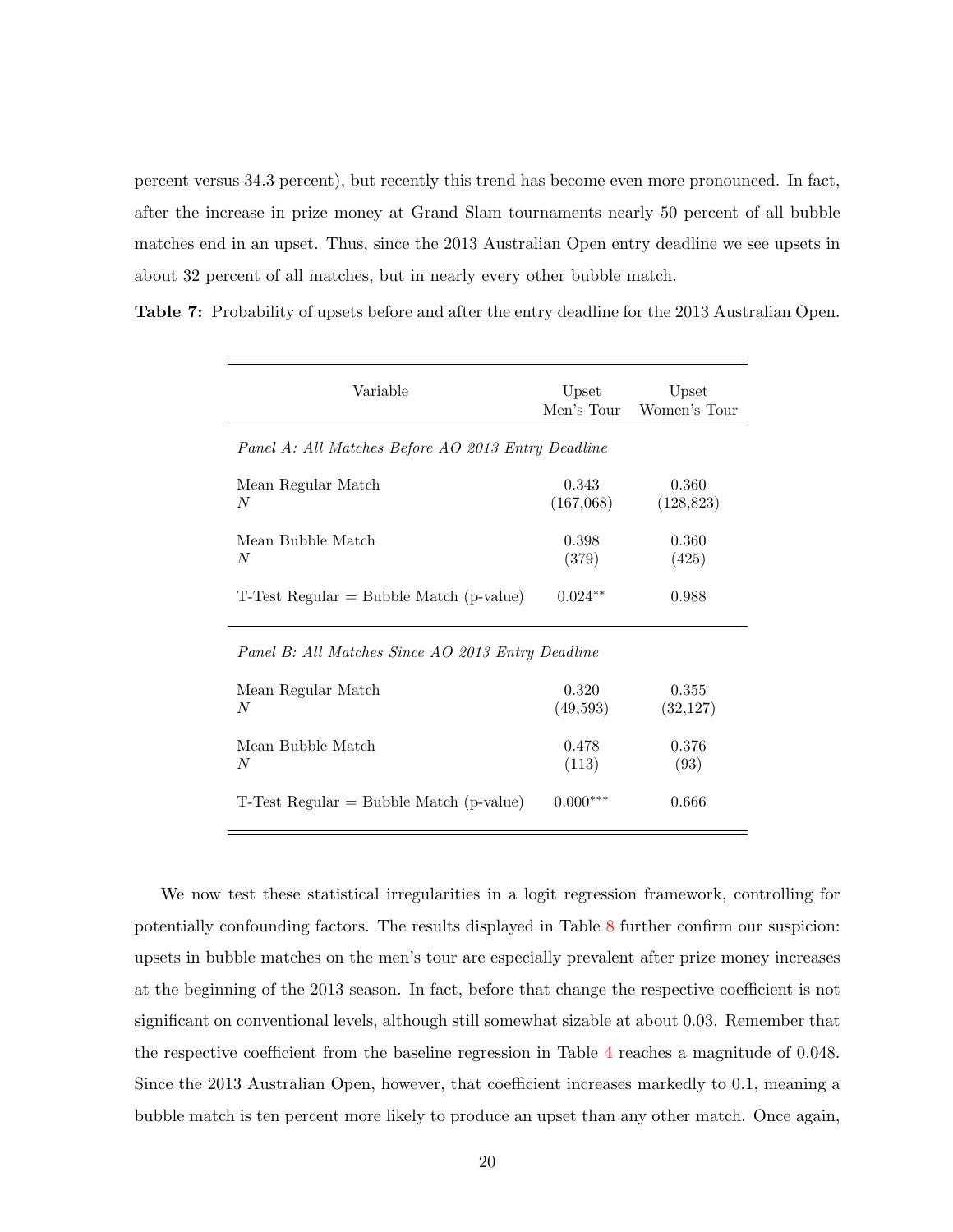we observe none of these dynamics for the female data in columns (3) and (4). These results lend further support to the idea that male tennis players tend to collude and fix matches, as the incidence of bubble matches ending in an upset increases when the stakes are higher.

<span id="page-23-1"></span>Table 8: Predicting the probability of an upset on the men's tour, i.e., the lower ranked player beating the higher ranked player. Displaying marginal effects.

|                                             |                 | Men's Tour        |                   | Women's Tour      |
|---------------------------------------------|-----------------|-------------------|-------------------|-------------------|
|                                             | (1)             | $\left( 2\right)$ | $\left( 3\right)$ | $\left( 4\right)$ |
|                                             | Since AO $2013$ | Before AO 2013    | Since $AO$ 2013   | Before AO 2013    |
| Bubble Match                                | $0.101**$       | 0.030             | 0.032             | 0.020             |
|                                             | (0.040)         | (0.023)           | (0.048)           | (0.023)           |
| Control variables <sup><math>a</math></sup> | yes             | yes               | yes               | yes               |
| N                                           | 49,668          | 167,423           | 32,220            | 129,211           |
| Log lik.                                    | $-29,789.56$    | $-103,791.35$     | $-20,868.98$      | $-84,010.516$     |

*Notes:* Robust standard errors in parentheses.  $p < 0.10$ ,  $\epsilon^{*}$   $p < 0.05$ ,  $\epsilon^{**}$   $p < 0.01$ . <sup>a</sup>Includes rank of favorite, (rank of favorite)<sup>2</sup>, ranking gap, never played before never beaten before, same country, Grand Slam, and surface FE.

#### <span id="page-23-0"></span>6 Alternative Explanations

We now consider two natural explanations for why an underdog may win an ATP match carrying such far-reaching consequences for him. First, the match could hold lower marginal benefit for the favorite and he may choose to not compete fully, potentially saving his energy. Second, it may be possible that the underdog places more effort into this specific match. For instance, he may choose to prepare more extensively for this particular tournament knowing of its importance or compete harder. The following discussion addresses both explanations.

#### 6.1 Are the Losers Under-performing?

First, we form a subsample identifying those players who at some point in their career lost to a player on the bubble. These players are the potential recipients of match fixing, presumably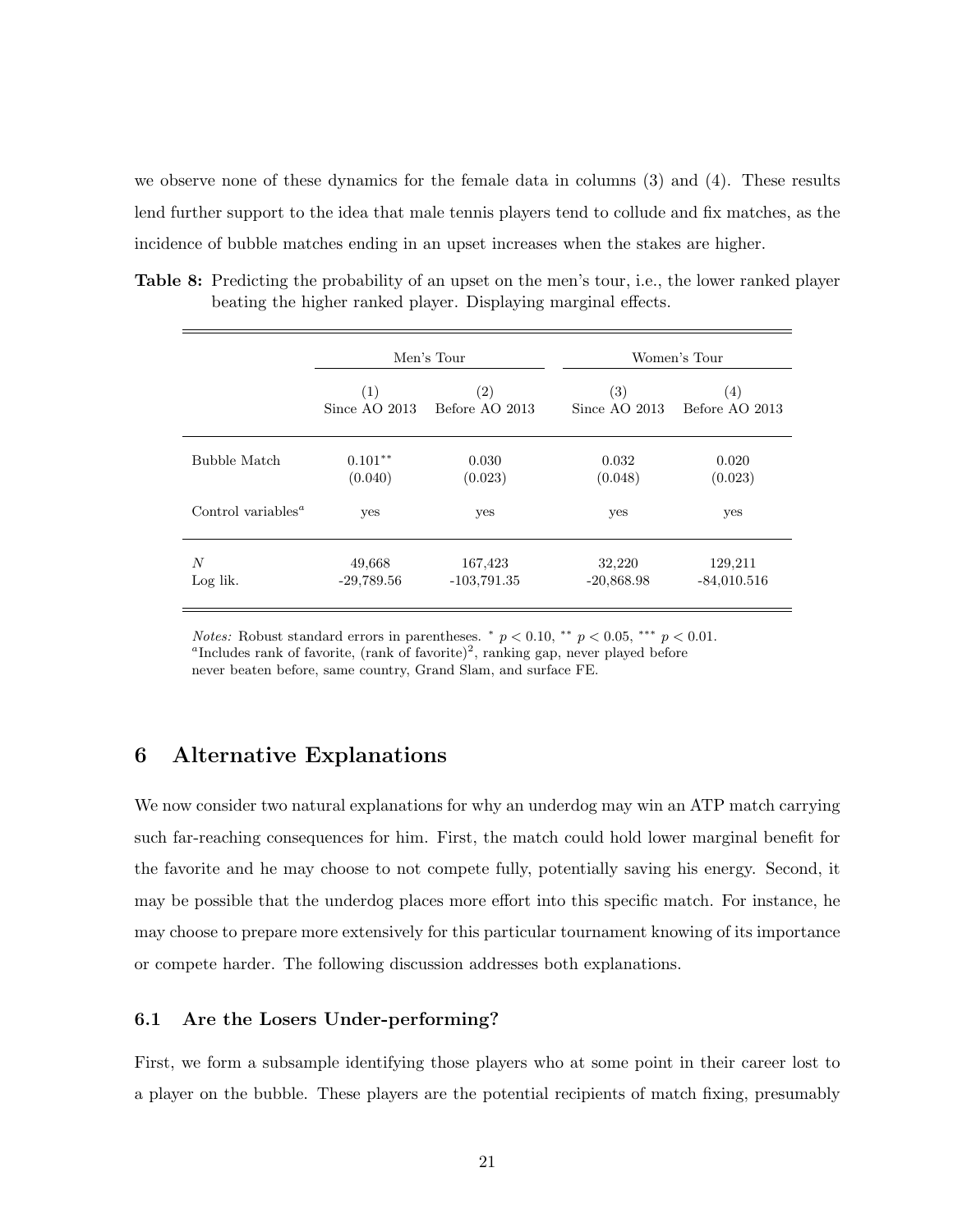letting the lower ranked opponent win for a reward. We then select all career matches where those players have been the favorite. Specifically, we wish to check whether these players are just particularly prone to upsets in comparable matches. For instance, it could be that those players only compete heavily if a big reward is on the line, such as in Grand Slam events. In smaller tournaments, on the other hand, they may choose to put in a lower level of effort. If this were the case, our prior findings would be spurious.

Table [9](#page-25-0) displays results from logit regression estimating the probability of an upset, where we once again include a dummy variable for bubble matches. We find little evidence for this subsample of players to be generally more prone to losing to underdogs, as an upset remains substantially more likely in a bubble match. This result is robust to the inclusion of all control variables, such as ranking characteristics, head-to-head history, surface fixed effects, and time trends. Column (6) then also includes Grand Slam matches and the coefficient of interest remains virtually unchanged. As before, Grand Slam matches are less likely to witness an upset, consistent with our intuition. These results show it is the particular characteristic of a bubble match for the lower ranked opponent driving the upset and not an intrinsic feature of the favorite who could be prone to losing to underdogs from time to time. This further lends evidence to the argument of some favorites letting their opponent win in what constitutes an important match for that opponent.

#### 6.2 Are the Winners Over-performing?

Second, it may be possible that the player on the bubble puts in an extra effort. This explanation comes as fairly intuitive, as higher payoffs have been shown to provoke better effort [\(Lazear,](#page-31-15)  $2000$ ). Thus, we now derive a subsample that  $(i)$  includes only those players who at some point won a match against a higher ranked opponent in what constitutes a bubble match for them; and *(ii)* incorporates high-stakes matches *(i.e., where similar amounts of prize money are at* stake) where the respective player has been an underdog. In particular, we include Grand Slam matches in which every match won in the main draw increases the previous prize money by about 60 to 80 percent.<sup>[14](#page-24-0)</sup> Thus, we could reasonably assume that if a player puts in an extra

<span id="page-24-0"></span><sup>&</sup>lt;sup>14</sup>For instance, in the 2013 Australian Open, the prize money for a second round loser was  $A\$ 45,500 - almost A\$20,000 more than for a first round loser.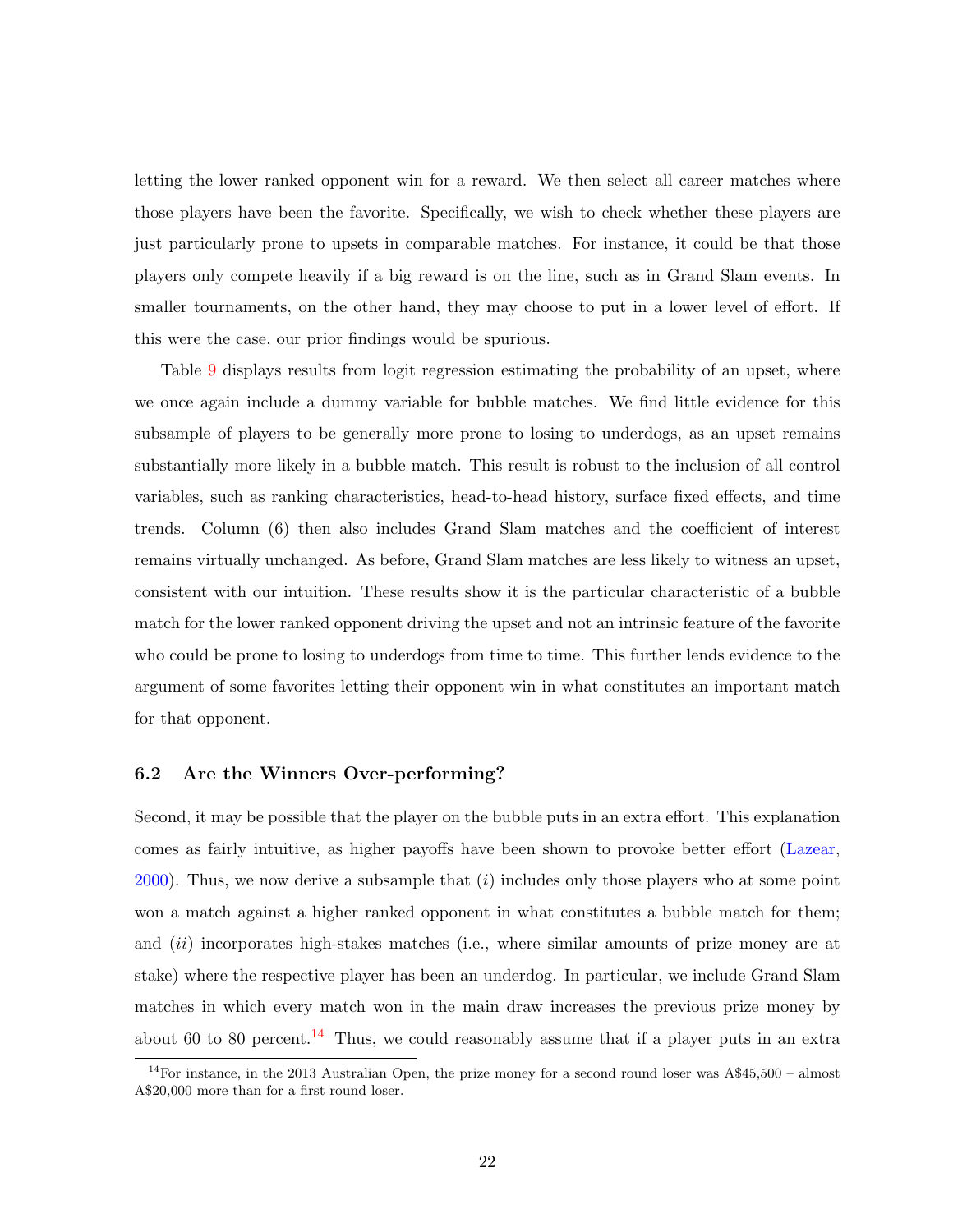<span id="page-25-0"></span>Table 9: Considering the performance of ATP players who at some point in their career lost to a lower ranked opponent in what constitutes a bubble match for their opponent. This subsample excludes Grand Slams with the exception of column (6) that incorporates all their matches. Displaying marginal effects.

|                                    | (1)                    | (2)                    | (3)                    | (4)                    | (5)                    | (6)                    |
|------------------------------------|------------------------|------------------------|------------------------|------------------------|------------------------|------------------------|
| Bubble Match                       | $0.171***$<br>(0.022)  | $0.129***$<br>(0.021)  | $0.131***$<br>(0.021)  | $0.130***$<br>(0.021)  | $0.130***$<br>(0.021)  | $0.132***$<br>(0.021)  |
| Ranking <sup>a</sup>               | yes                    | yes                    | yes                    | yes                    | yes                    | yes                    |
| Head-2-Head <sup>b</sup>           |                        |                        | yes                    | yes                    | yes                    | yes                    |
| Surface FE                         |                        |                        |                        | yes                    | yes                    | yes                    |
| Time trend<br>(linear and squared) |                        |                        |                        |                        | yes                    | yes                    |
| Grand Slam                         |                        |                        |                        |                        |                        | $-0.056***$<br>(0.008) |
| $\boldsymbol{N}$<br>Log lik.       | 38,856<br>$-24,375.59$ | 38,856<br>$-23,711.33$ | 38,856<br>$-23,668.67$ | 38,850<br>$-23,664.28$ | 38,850<br>$-23,663.00$ | 43,184<br>$-26,206.47$ |

*Notes:* Robust standard errors in parentheses.  $p < 0.10$ ,  $\epsilon^{*}$   $p < 0.05$ ,  $\epsilon^{**}$   $p < 0.01$ .

<sup>a</sup>Includes rank of favorite, (rank of favorite)<sup>2</sup>, ranking gap, and same country.

<sup>b</sup>Includes never played before, never beaten before, and same country.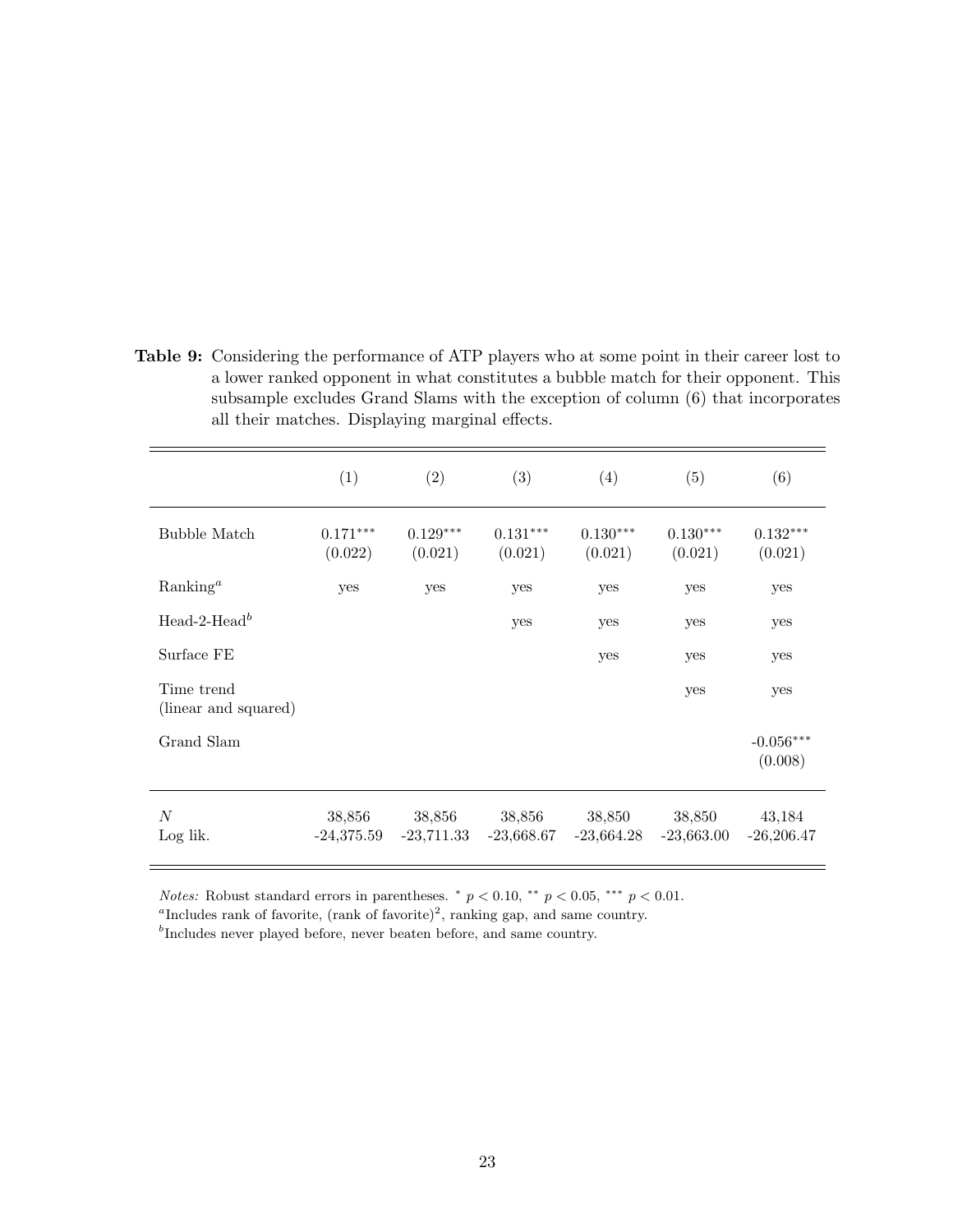amount of effort in a bubble match he would try to reach that level of effort in a Grand Slam match as well, given that the monetary reward from both matches is comparably high. Keep in mind that winning a round in a Grand Slam tournament (or similarly reaching the main draw of a Grand Slam tournament) guarantees one the prize money of the next round, but also provides the opportunity to win another match and further increase prize money.

Table [10](#page-27-0) displays the results from logit regressions, evaluating whether those players who beat higher ranked opponents when on the bubble are generally more prone to upsetting favorites. Columns (1) through (5) consider bubble matches and all Grand Slam matches, where payoffs are comparable (or higher) than in bubble matches. The importance of bubble matches reveals these players are not usually prone to produce upsets – this is only the case in bubble matches. Thus, an increased effort level by the underdogs in bubble matches is unlikely to solely explain our findings, since we do not observe such patterns in matches of similar importance. Further, column (6) evaluates all career matches of one-time winners of bubble matches (not only highstakes encounters) and the coefficient of interest remains virtually unchanged.

#### <span id="page-26-0"></span>7 Does the Market Know?

After evaluating several alternative explanations, we now move to a market that is closely associated with professional sports: the betting market. In the context of our narrative, a natural question to emerge is whether the market is aware of bubble matches being more likely to produce upsets. To test this, we access data for 15,292 sample matches offered by bet365, one of the world's leading online sports betting companies. To evaluate whether bubble matches are in any way standing out in these odds, we regress the odds offered for an upset on a dummy variable for bubble matches and then add further controls. The results are displayed in Table [11.](#page-28-0)

In a univariate framework, bubble matches do indeed receive a higher likelihood of an upset, indicating a general awareness of our discovered phenomenon. However, once rankings and ranking gaps are added in column (2), the statistical role of bubble matches disappears completely. Columns (3) to (5) then add the remaining independent variables that may affect the odds given to an upset (head-to-head characteristics, surface fixed effects, a dummy for Grand Slams,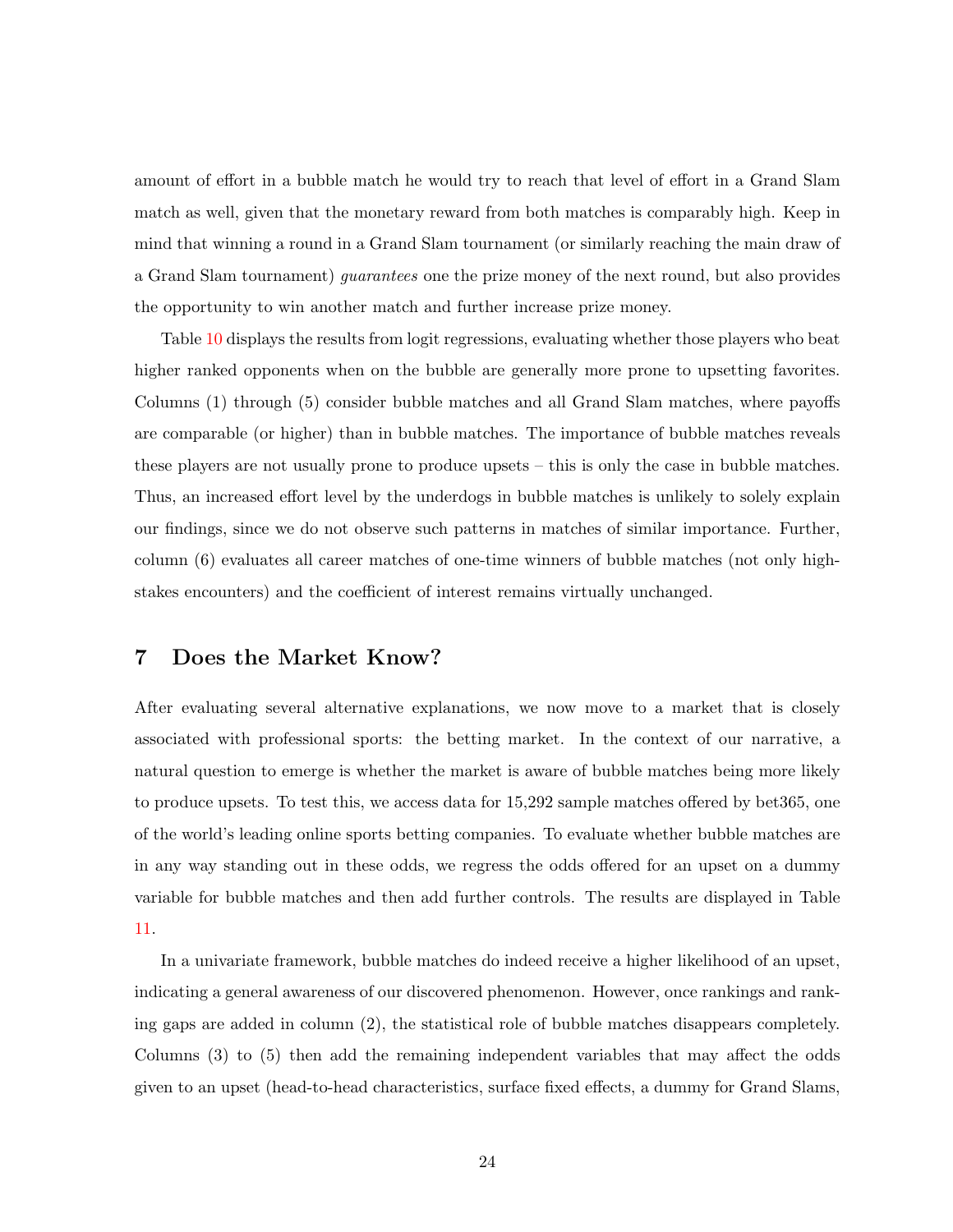<span id="page-27-0"></span>Table 10: Considering the performance of ATP players who at some point in their career beat a better ranked opponent in a bubble match. This subsample includes bubble matches and Grand Slam matches. Column (6) considers all tour matches by those players. Displaying marginal effects..

|                                    | (1)                   | (2)                   | (3)                   | (4)                   | (5)                   | (6)                    |
|------------------------------------|-----------------------|-----------------------|-----------------------|-----------------------|-----------------------|------------------------|
| Bubble Match                       | $0.248***$<br>(0.023) | $0.176***$<br>(0.024) | $0.180***$<br>(0.024) | $0.169***$<br>(0.025) | $0.168***$<br>(0.025) | $0.170***$<br>(0.025)  |
| Ranking <sup>a</sup>               |                       | yes                   | yes                   | yes                   | yes                   | yes                    |
| Head-2-Head <sup>b</sup>           |                       |                       | yes                   | yes                   | yes                   | yes                    |
| Surface FE                         |                       |                       |                       | yes                   | yes                   | yes                    |
| Time trend<br>(linear and squared) |                       |                       |                       |                       | yes                   | yes                    |
| Grand Slam                         |                       |                       |                       |                       |                       | $-0.078***$<br>(0.011) |
| N<br>Log lik.                      | 2,760<br>$-1703.79$   | 2,760<br>$-1599.17$   | 2,760<br>$-1593.15$   | 2,758<br>$-1591.68$   | 2,758<br>-1588.84     | 23,402<br>$-15342.82$  |

*Notes:* Robust standard errors in parentheses.  $p < 0.10$ ,  $\epsilon^{*}$   $p < 0.05$ ,  $\epsilon^{**}$   $p < 0.01$ .

<sup>a</sup>Includes rank of favorite, (rank of favorite)<sup>2</sup>, and ranking gap.

<sup>b</sup>Includes never played before, never beaten before, and same country.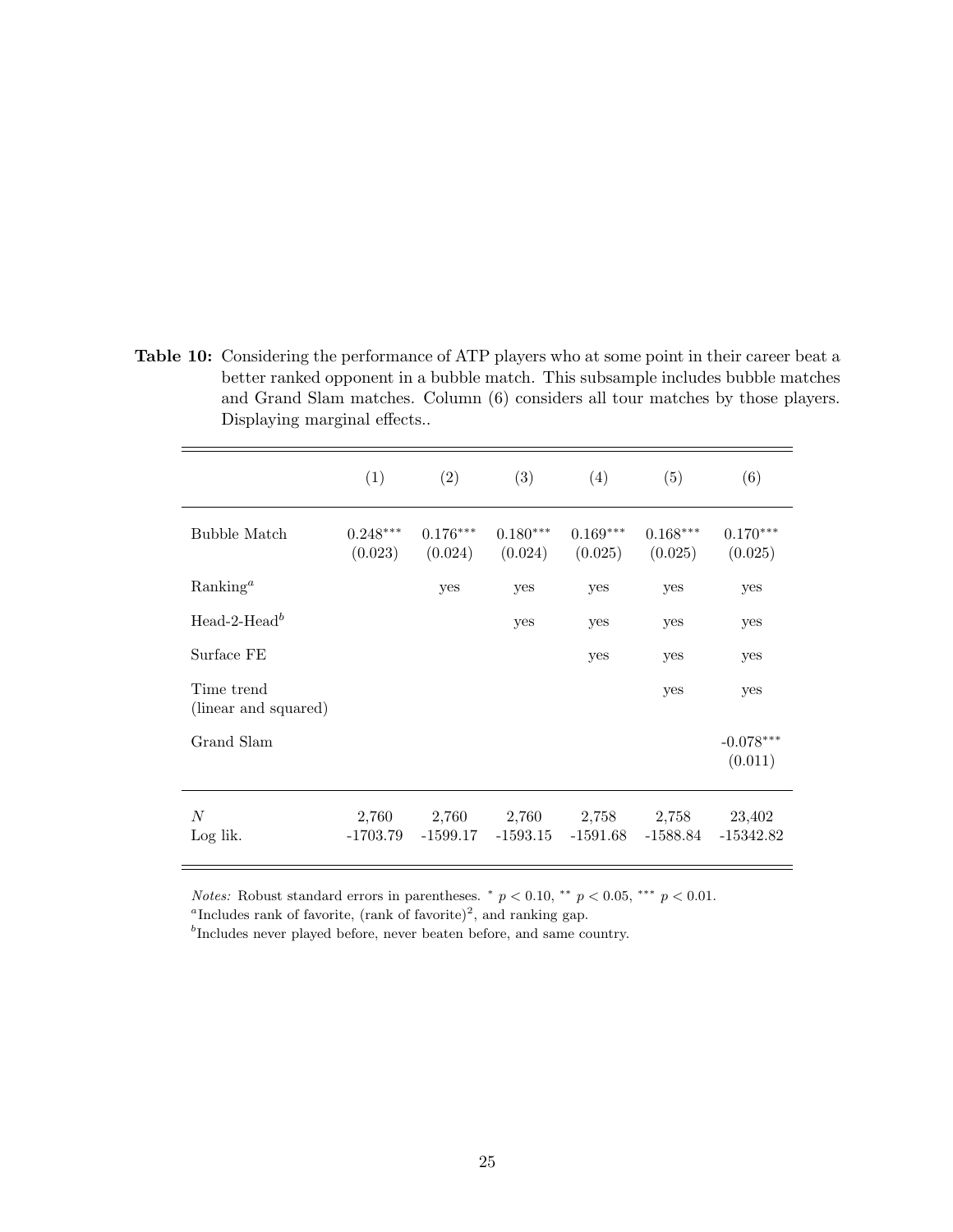|                                    | (1)                   | (2)                 | (3)                 | (4)                 | (5)                 | (6)<br>Since AO $2013$ |
|------------------------------------|-----------------------|---------------------|---------------------|---------------------|---------------------|------------------------|
| Bubble match                       | $0.048***$<br>(0.012) | $-0.008$<br>(0.010) | $-0.003$<br>(0.010) | $-0.008$<br>(0.010) | $-0.009$<br>(0.010) | 0.007<br>(0.020)       |
| $Ranking^a$                        |                       | yes                 | yes                 | yes                 | yes                 | yes                    |
| Head-2-Head <sup>b</sup>           |                       |                     | yes                 | yes                 | yes                 | yes                    |
| Surface FE, Grand Slam             |                       |                     |                     | yes                 | yes                 | yes                    |
| Time trend<br>(linear and squared) |                       |                     |                     |                     | yes                 | yes                    |
| N<br>$\mathbf{R}^2$                | 15,292<br>0.001       | 15,292<br>0.260     | 15,292<br>0.297     | 15,292<br>0.307     | 15,292<br>0.309     | 2,867<br>0.372         |

<span id="page-28-0"></span>Table 11: OLS regressions estimating the probability given to an upset, as evaluated by the betting markets (Bet365).

Notes: Robust standard errors in parentheses.  $p < 0.10$ ,  $\rightarrow p < 0.05$ ,  $\rightarrow \rightarrow p < 0.01$ 

a Includes rank of favorite, (rank of favorite)2, ranking gap, and same country.

<sup>b</sup>Includes never played before, never beaten before, and same country.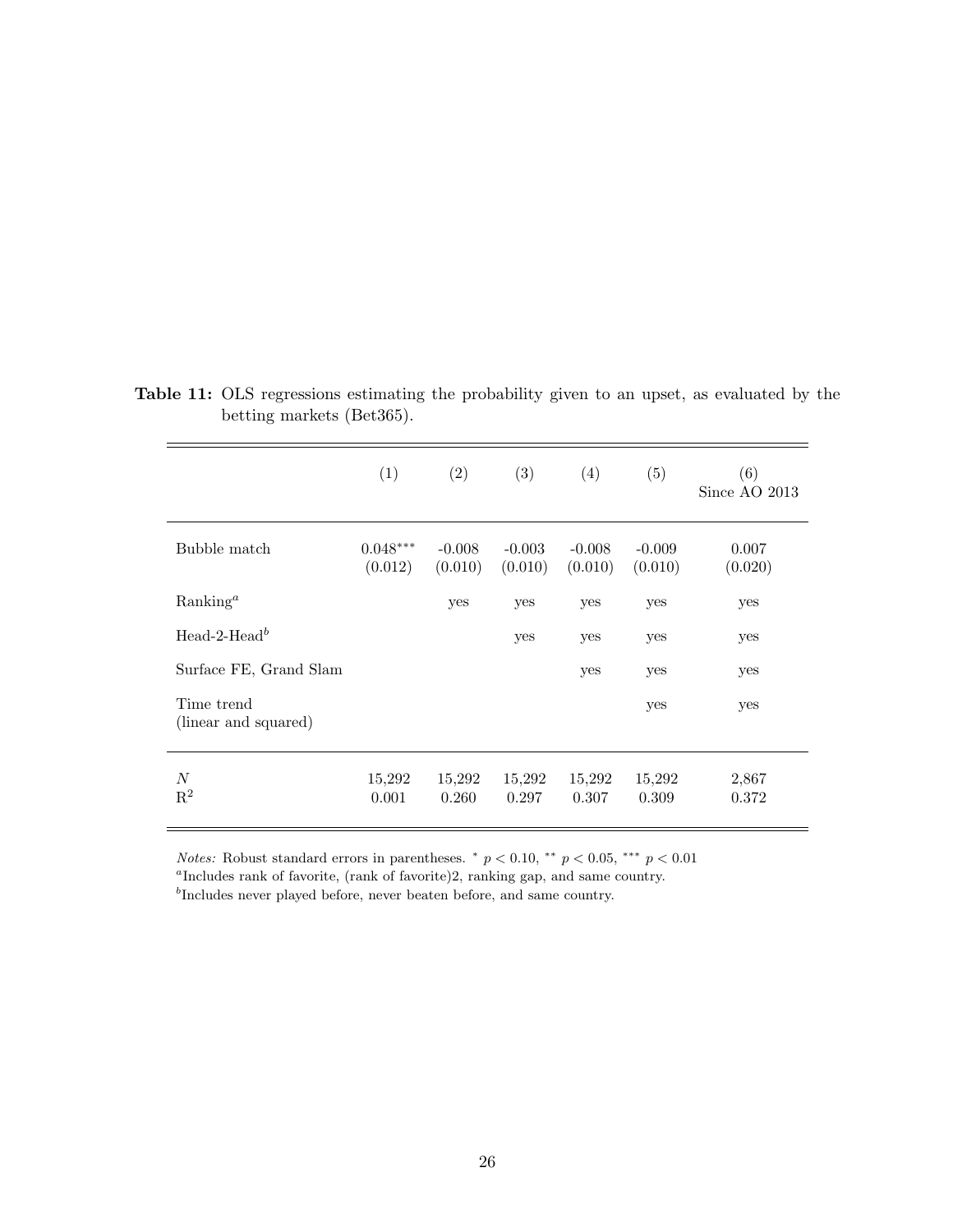and time trends), but the effect from bubble matches does not differ from zero in a statistical sense. Thus, betting markets do not seem to anticipate the higher likelihood of upsets in bubble matches.

#### <span id="page-29-0"></span>8 Conclusion

This paper analyzes professional tennis matches producing a unique payoff scenario where one player can obtain a much larger monetary benefit from winning a match than their opponent. Since only 104 players enter directly into each of the four lucrative Grand Slam tournaments, being ranked #104 or better right before the entry deadline becomes a crucial goal for players, on the men's as well as on the women's tour (ATP and WTA). Thus, in matches preceding the entry deadline the payoff for some players becomes large, exceeding way beyond the contested prize money at regular tournaments. Our analysis then focuses on those matches where a player "on the bubble" is facing a better ranked opponent right before the entry deadline closes.

We find upsets (beating a higher ranked opponent) to be substantially more likely in bubble matches on the men's tour, but not on the women's tour. This finding remains consistent in all estimated specifications, suggesting that upsets in bubble matches on the men's tour are about five percent more likely than in an ordinary match. These findings remain robust to controlling for several potentially confounding factors, such as the characteristics associated with rankings, the personal head-to-head history, the tournament category, surface fixed effects, and time trends. In addition, the likelihood of a tiebreak (the closest form of determining the winner of a set) occurring in a match is substantially lower in those matches where the player on the bubble needs the upset. Further, the effect becomes more notable after prize money for participating in Grand Slam events increased substantially with the beginning of the 2013 season. Since then, underdogs have won almost 50 percent of bubble matches, as opposed to a general likelihood of 32 percent in non-bubble matches. This further confirms our suspicion of corrupt behavior taking place on the men's professional tennis tour.

Finally, we find betting agencies are systematically unaware of this phenomenon, as an upset in a bubble match is not specifically predicted by the market. This only further strengthens the idea of a systematic irregularity in male tennis and provides evidence for match fixing. Overall,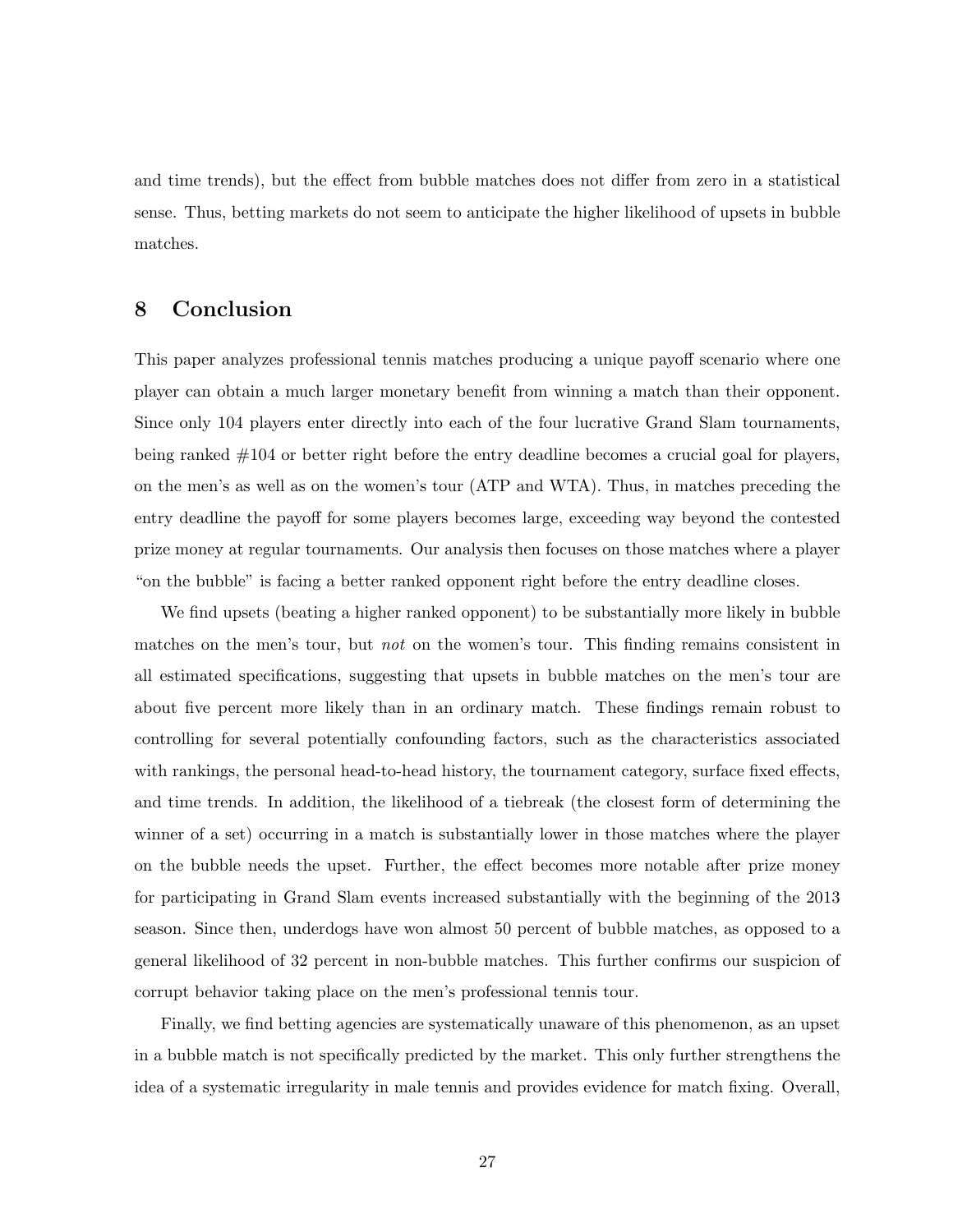our results provide evidence for systematic corrupt behavior on the men's tennis tour, but not the women's. Beyond the obvious implications for the sport of tennis, this further contributes to the large literature on gender differences in corrupt behavior, collusion, and cheating.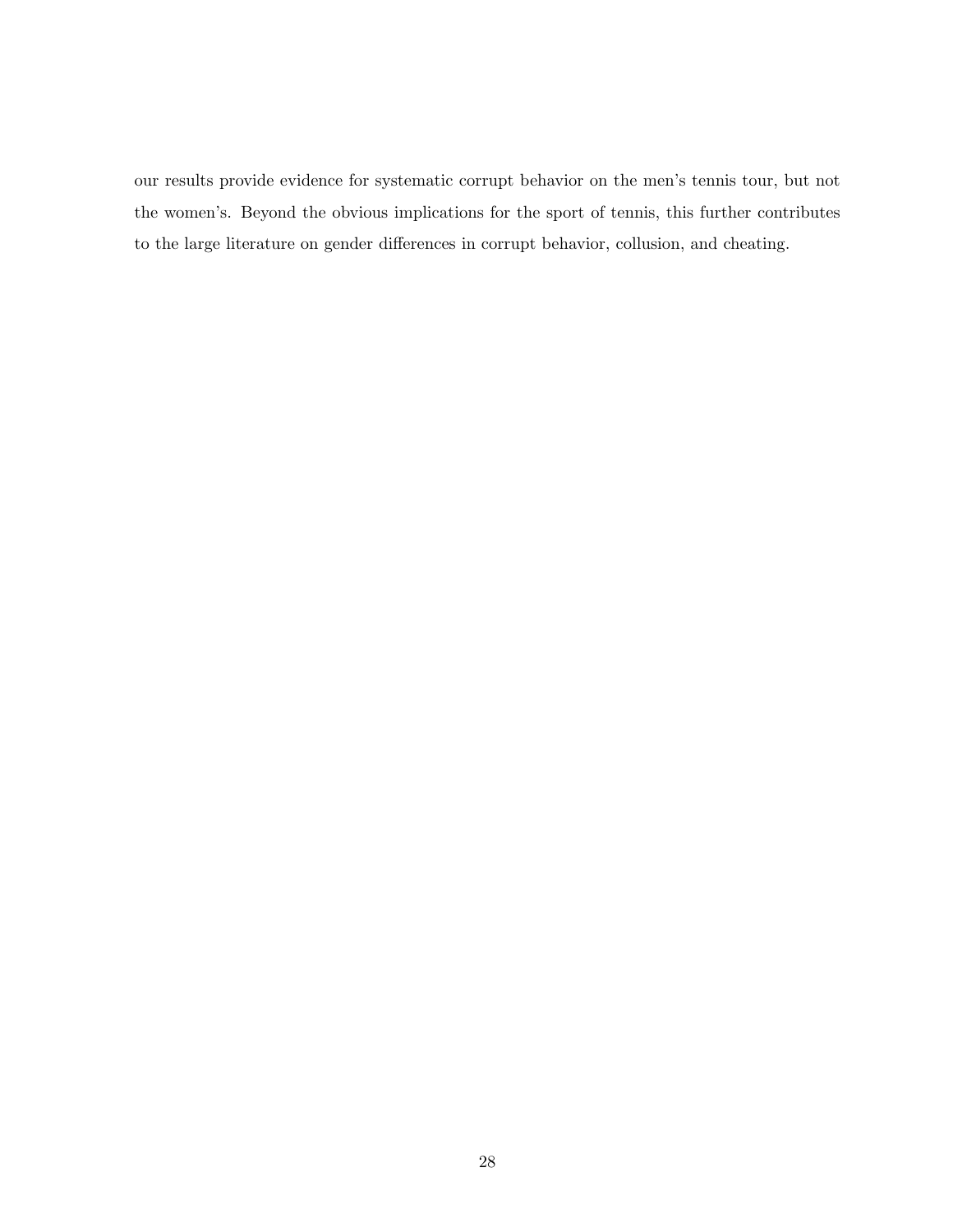#### References

- <span id="page-31-1"></span>Barr, A. and Serra, D. (2010). Corruption and culture: An experimental analysis. *Journal of* Public Economics, 94(11):862–869.
- <span id="page-31-11"></span>Beaton, A. (2014). Top 32 highest-paid players in several sports. Wall Street Journal, August 26, 2014.
- <span id="page-31-9"></span>Bialik, C. (2014). Tennis has an income inequality problem. FiveThirtyEight, December 30, 2014.
- <span id="page-31-13"></span>Blinder, A. S. (1973). Wage discrimination: Reduced form and structural estimates. Journal of Human Resources, 8(4):436–455.
- <span id="page-31-7"></span>Brown, J. et al. (2011). Quitters never win: the (adverse) incentive effects of competing with superstars. Journal of Political Economy, 119(5):982–1013.
- <span id="page-31-6"></span>Dollar, D., Fisman, R., and Gatti, R. (2001). Are women really the "fairer" sex? Corruption and women in government. Journal of Economic Behavior & Organization,  $46(4):423-429$ .
- <span id="page-31-4"></span>Duggan, M. and Levitt, S. D. (2002). Winning isn't everything: Corruption in sumo wrestling. American Economic Review, 92(5):1594–1605.
- <span id="page-31-0"></span>Fisman, R. and Miguel, E. (2007). Corruption, norms, and legal enforcement: Evidence from diplomatic parking tickets. Journal of Political Economy, 115(6):1020-1048.
- <span id="page-31-5"></span>Grove, W. A., Hussey, A., and Jetter, M. (2011). The gender pay gap beyond human capital: Heterogeneity in noncognitive skills and in labor market tastes. Journal of Human Resources, 46(4):827–874.
- <span id="page-31-14"></span>Jann, B. (2008). The Blinder-Oaxaca decomposition for linear regression models. The Stata Journal, 8(4):453–479.
- <span id="page-31-15"></span>Lazear, E. P. (2000). Performance pay and productivity. American Economic Review, 90(5):1346–1361.
- <span id="page-31-12"></span>McGregor, J. (2014). How women's tennis fought for equal pay. Washington Post, September 5, 2014.
- <span id="page-31-2"></span>Mocan, N. (2008). What determines corruption? International evidence from microdata. *Eco*nomic Inquiry, 46(4):493-510.
- <span id="page-31-10"></span>Morales, M. (2013). How the 92nd-ranked tennis player in the world earns a comfortable living. Forbes, August 26, 2013.
- <span id="page-31-8"></span>Niederle, M. (2014). Gender. NBER Working Paper 20788.
- <span id="page-31-3"></span>Niehaus, P. and Sukhtankar, S. (2013). Corruption dynamics: The golden goose effect. American Economic Journal: Economic Policy, 5(4):230–269.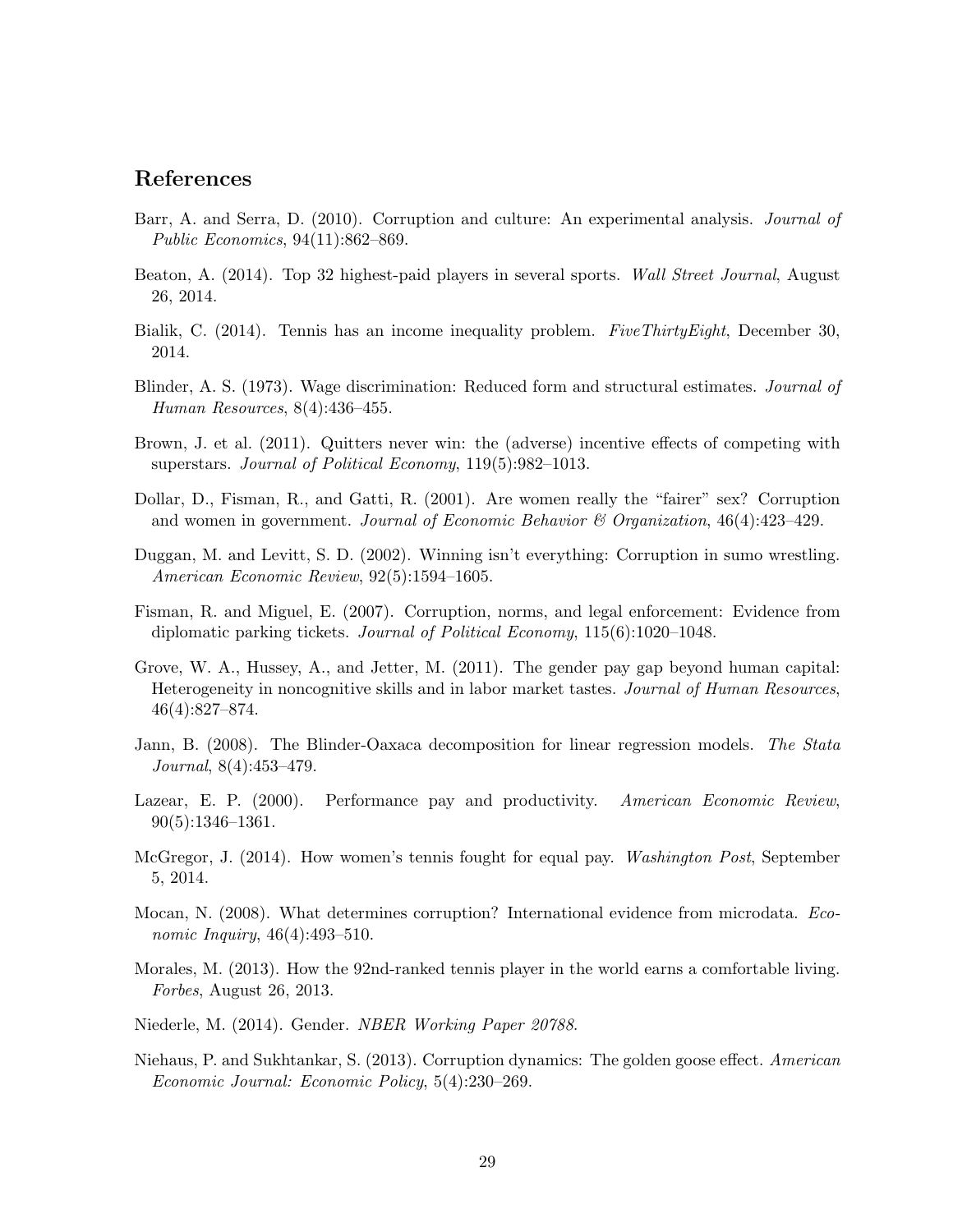- <span id="page-32-6"></span>NYT (2000). Plus: Tennis – Wimbledon; Spain's top players threaten to boycott. New York Times, June 20, 2000.
- <span id="page-32-7"></span>Oaxaca, R. (1973). Male-female wage differentials in urban labor markets. International Economic Review, 14(3):693–709.
- <span id="page-32-5"></span>Oddo, C. (2013). Prize money rises for slams; not so much elsewhere. USA Today, August 28, 2013.
- <span id="page-32-0"></span>Olken, B. A. (2009). Corruption perceptions vs. corruption reality. Journal of Public Economics, 93(7):950–964.
- <span id="page-32-2"></span>Serra, D. (2006). Empirical determinants of corruption: A sensitivity analysis. Public Choice,  $126(1-2):225-256.$
- <span id="page-32-8"></span>Sinning, M., Hahn, M., and Bauer, T. K. (2008). The Blinder-Oaxaca decomposition for nonlinear regression models. Stata Journal, 8(4):480–492.
- <span id="page-32-4"></span>Swamy, A., Knack, S., Lee, Y., and Azfar, O. (2001). Gender and corruption. *Journal of* Development Economics, 64(1):25.
- <span id="page-32-1"></span>Treisman, D. (2000). The causes of corruption: A cross-national study. Journal of Public Economics, 76(3):399–457.
- <span id="page-32-3"></span>Wolfers, J. (2006). Point shaving: Corruption in NCAA basketball. American Economic Review, 96(2):279–283.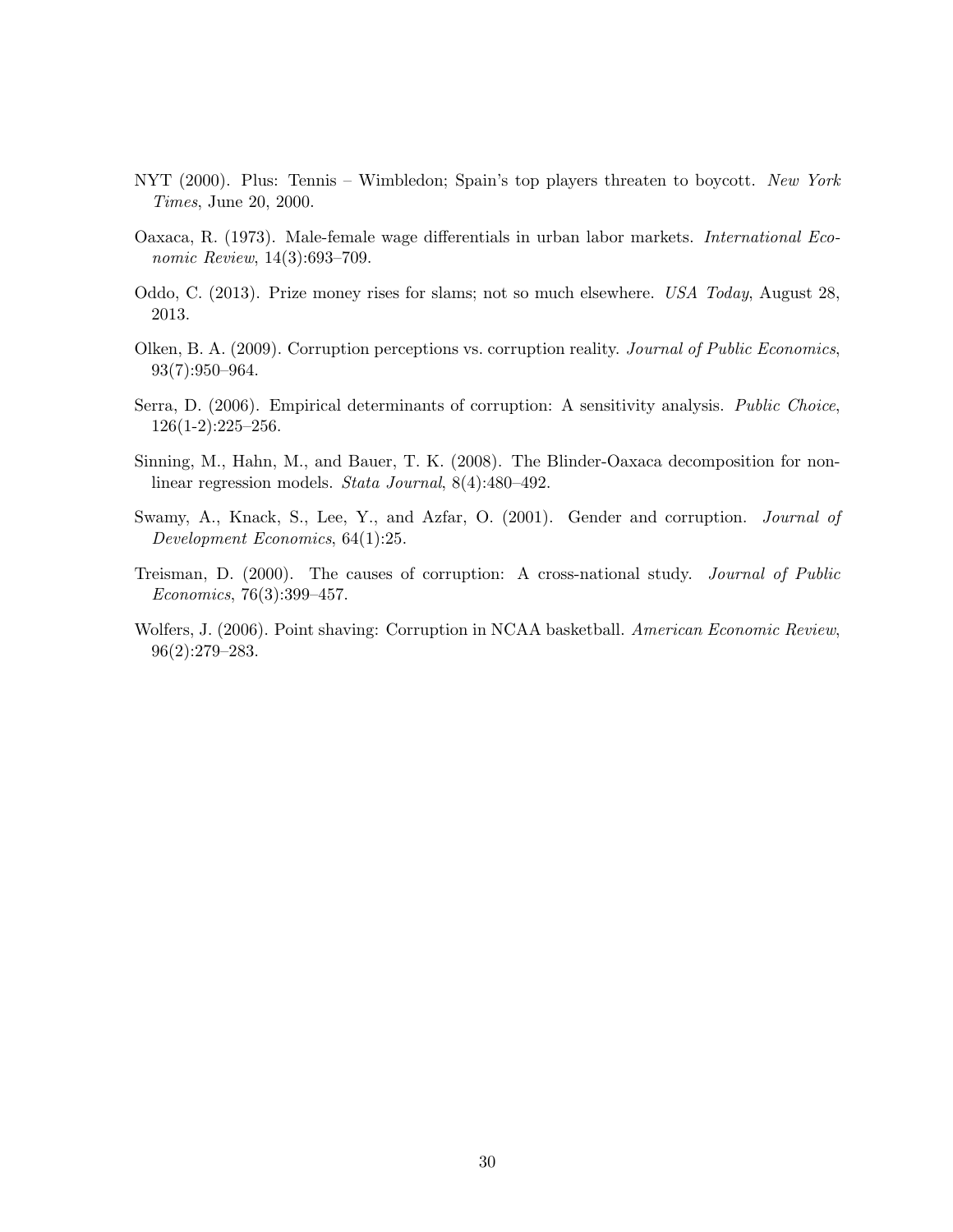# Appendix

<span id="page-33-0"></span>

| $\begin{array}{c}\n\hline\n\end{array}$<br>$\overline{\phantom{a}}$<br>.<br>F<br>F<br>F<br>F                                                                                                                                                                                                         |
|------------------------------------------------------------------------------------------------------------------------------------------------------------------------------------------------------------------------------------------------------------------------------------------------------|
| ĺ<br>l<br>į                                                                                                                                                                                                                                                                                          |
| i<br>Ì                                                                                                                                                                                                                                                                                               |
| SAMAN TETAL IN THE TANK IN THE TANK OF THE SAME AND THE TANK OF THE TANK OF THE TANK OF THE TANK OF THE TANK OF THE TANK OF THE TANK OF THE TANK OF THE TANK OF THE TANK OF THE TANK OF THE TANK OF THE TANK OF THE TANK OF TH                                                                       |
| $\frac{1}{2}$                                                                                                                                                                                                                                                                                        |
| $\ddot{a}$ , $\ddot{a}$ , $\ddot{a}$ , $\ddot{a}$ , $\ddot{a}$ , $\ddot{a}$ , $\ddot{a}$ , $\ddot{a}$ , $\ddot{a}$ , $\ddot{a}$ , $\ddot{a}$ , $\ddot{a}$ , $\ddot{a}$ , $\ddot{a}$ , $\ddot{a}$ , $\ddot{a}$ , $\ddot{a}$ , $\ddot{a}$ , $\ddot{a}$ , $\ddot{a}$ ,<br>į<br>$\overline{\phantom{a}}$ |
| -<br>}                                                                                                                                                                                                                                                                                               |
|                                                                                                                                                                                                                                                                                                      |
| i<br>l<br>J                                                                                                                                                                                                                                                                                          |
| 1. 医血管切除术 医心脏病 医心脏病 医心脏病 医心脏病 医心脏病 医心脏病                                                                                                                                                                                                                                                              |
| i<br>j<br>j                                                                                                                                                                                                                                                                                          |
| ì<br>- 1<br>- 1<br>- 1<br>$\overline{\phantom{a}}$<br>י                                                                                                                                                                                                                                              |
| l<br>l<br>1                                                                                                                                                                                                                                                                                          |
| ֦֧֦֧ׅ֧ׅ֧ׅ֧ׅ֧ׅ֧֧ׅ֧ׅ֧ׅ֧֧ׅ֧֛֛֛֚֚֚֚֚֚֚֬֝֜֓֜֓֜֓֜֓֜֓֝֬֜֓֜֓֜֓֜֜֓֜֜<br>Í<br>$\frac{1}{2}$<br>İ                                                                                                                                                                                                               |

| ${\rm Round}^a$                    | $\geqslant$ | Ŀ                                                        | 55    | Ğ                  | R16        | R32                            | R64    | R128            |                               |
|------------------------------------|-------------|----------------------------------------------------------|-------|--------------------|------------|--------------------------------|--------|-----------------|-------------------------------|
|                                    |             |                                                          |       |                    |            |                                |        |                 |                               |
| Grand Slams                        |             | 1200                                                     | $720$ | 360                | 180        | $\overline{6}$                 | 45     | $\overline{10}$ | 25                            |
| Barclays ATP World Tour Finals     |             |                                                          |       |                    |            |                                |        |                 |                               |
| ATP World Tour Masters 1000        |             |                                                          |       |                    |            |                                | 10(25) | $(10)$          |                               |
| ATP $500\,$                        |             |                                                          |       |                    | 9.45       |                                |        |                 | $(1)25$<br>$(2)20$<br>$(3)12$ |
| ATP 250                            |             |                                                          |       |                    | $\Omega$ ລ | $\frac{45}{9}$ $\odot$ $\odot$ |        |                 |                               |
| Challenger 125,000 $+\mathrm{H}^b$ |             | 6 3 5 5 6 6 5 3 4 4 5 5 5 5<br>6 9 5 5 6 6 5 4 4 5 5 5 5 |       | 80 9 4 5 9 9 2 5 7 |            |                                |        |                 |                               |
| Challenger 125,000                 |             |                                                          |       |                    |            |                                |        |                 |                               |
| Challenger 100,000                 |             |                                                          |       |                    | $\infty$   |                                |        |                 |                               |
| Challenger 75,000                  |             |                                                          |       |                    |            |                                |        |                 |                               |
| Challenger 50,000                  |             |                                                          |       | 15E                |            |                                |        |                 |                               |
| Challenger $40,000 + H^b$          |             |                                                          |       |                    |            |                                |        |                 |                               |
| Futures $15,000 + H^b$             |             |                                                          |       |                    |            |                                |        |                 |                               |
| Futures 15,000                     |             |                                                          |       |                    |            |                                |        |                 |                               |
| Futures 10,000                     |             |                                                          |       |                    |            |                                |        |                 |                               |
|                                    |             |                                                          |       |                    |            |                                |        |                 |                               |

Notes: \*Barclays ATP World Tour finals 1500 for undefeated Champion (200 for each round robin Notes: ∗Barclays ATP World Tour finals 1500 for undefeated Champion (200 for each round robin

 $\overline{\phantom{a}}$ 

match win, plus 400 for a semi-final win, plus 500 for the final win). match win, plus 400 for a semi-final win, plus 500 for the final win).

 $\parallel$ 

 $(1)$  12 points only if the main draw is larger than 56. (1) 12 points only if the main draw is larger than 56.

 $\left( 2\right)$  10 points only if the main draw is larger than 32. (2) 10 points only if the main draw is larger than 32.

(3) 5 points only if the main draw is larger than 32.

(3) 5 points only if the main draw is larger than 32.<br> ${}^a$ W = Winner; F = Final; SF = Semifinal; QF = Quarter<br>final; Q = Qualifier.  $a_{\rm W} =$  Winner; F = Final; SF = Semifinal; QF = Quarterfinal; Q = Qualifier.

 $\ensuremath{^{\mathrm{b} \mathrm{H}}}$  indicates that Hospitality is provided. bH indicates that Hospitality is provided.